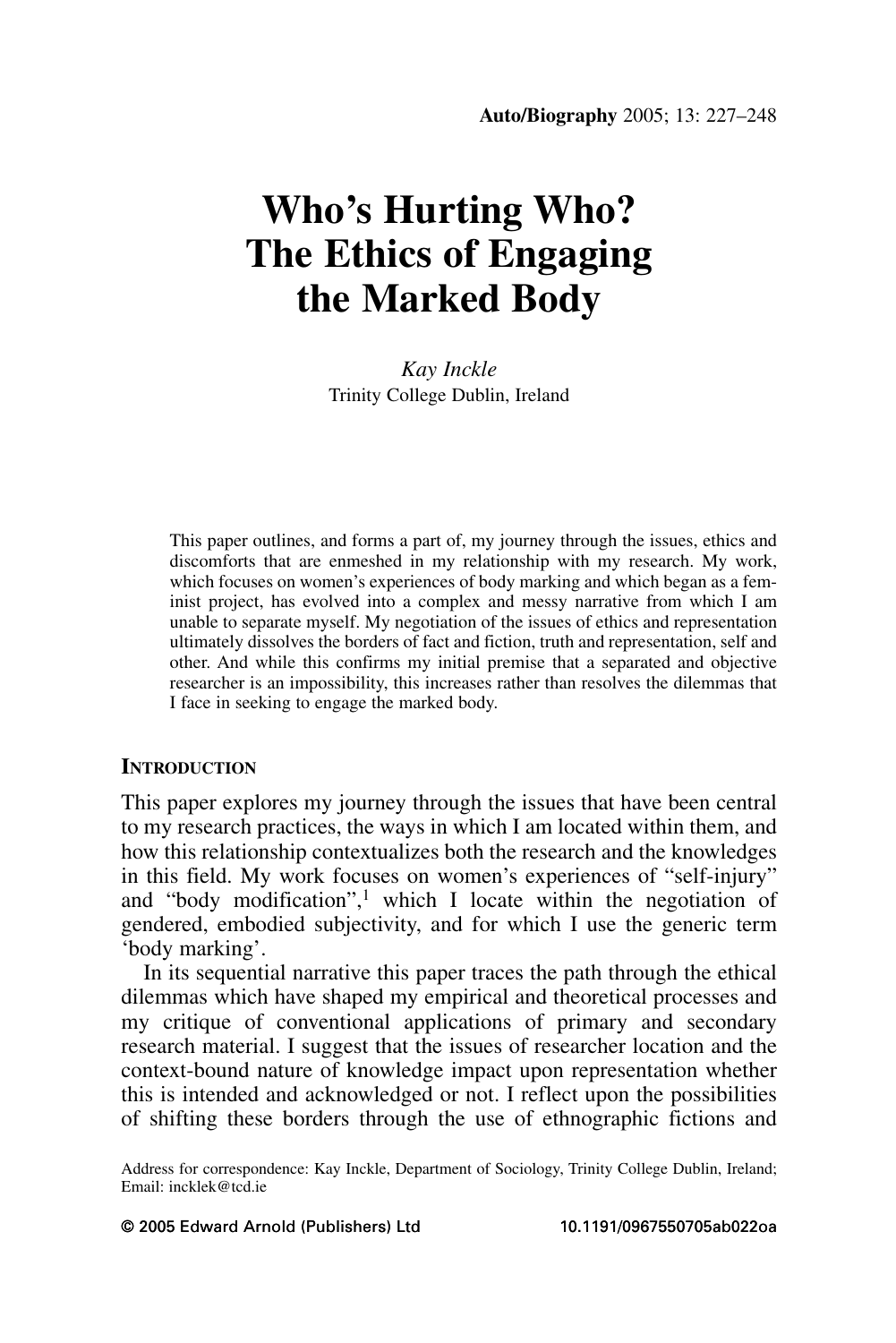poetry, and consider the implications of these forms in terms of ethics and representation.

My research began as a feminist project in which ethics  $-$  in particular where sensitivity around, and avoidance of harm to the participants – were primary concerns. This focus has transformed and evolved in conjunction with my research practices and this paper is offered as a reflection of this process. As such there are two possible readings. First, as a straight text, which *describes* the development of my research in a reflexive account of my practices. The second interpretation invites an 'active reader' (Sparkes, 2003: 71) to engage with some of the complexities, connections and discomforts of my relationship with the research and to consider, alongside the direct narrative, the clues, gaps and spaces which litter the text

It was never my intention to work within the autoethnographic form. However, my contention that the author/researcher/theorists autobiography is intrinsic to and inseparable from the knowledge produced, is ultimately confirmed within  $\overrightarrow{my}$  own research practice. Thus, my pursuit of ethics which led me through primary and secondary methodologies, and notions of reflexivity, ultimately results in a 'messy text' (Denzin, 1997; Smith, 2002) where the borders of truth and knowledge, fact and fiction, self and other are blurred.

# **METHODOLOGIES: PRIMARY**

My current research is influenced by my life experiences and previous work (particularly residential social work, and conducting feminist research) as much as by sociological conventions. These experiences have shaped my subject interests and choices, the knowledge and ethical considerations I bring to them, and have also re-enforced my scepticism of concepts such as objectivity, rationality, and "the truth". I am also particularly uncomfortable with the ways in which professionals and academics appropriate and interpret experiences of others in order to universalize "fact", policy and "knowledge", without reflecting on their<br>own values and assumptions, or, the integrity of the individuals whom they discuss. For me, as someone who has always been implicated in multiple ways – both direct and indirect – with the work with which I am involved this not only questions the ethics but also the validity of the knowledge produced.

For these reasons, and as I was acutely aware during my research with women clients of the Dublin Rape Crisis Centre, primary "interview"-based research can be extremely problematic. Issues of power, safety and confidentiality, are huge concerns alongside the privileging of the researcher's needs and interests over the needs and well being of the participant.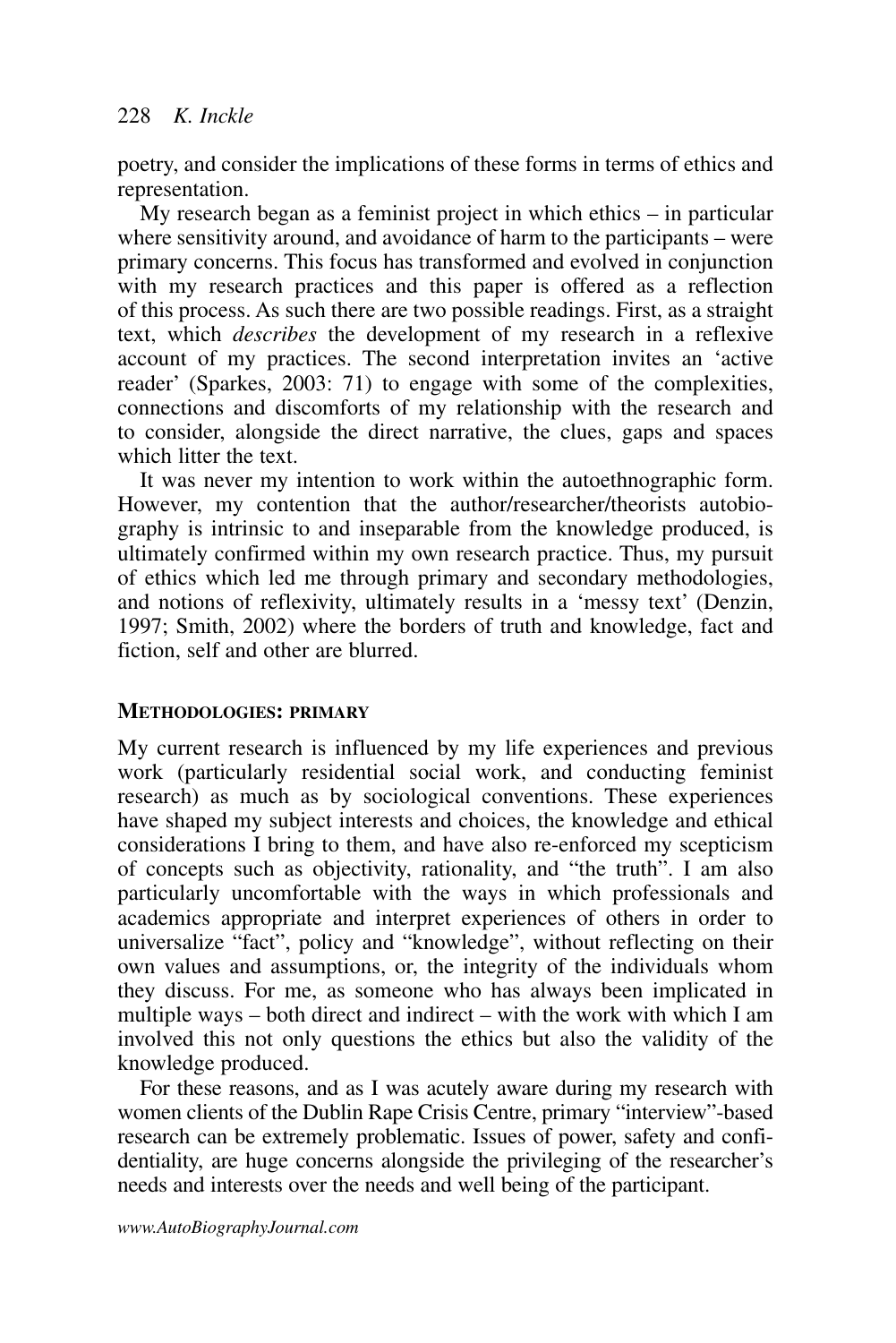Roberts (1989), in her research with survivors of rape, described the problems of the research relationship in such a way that implications have never ceased to impact upon me. She said:

Rape is the turning of a woman into an object for the rapist's use only. There is no relationship, but an empty function between the rapist and the raped. It seemed untenable then to take on research methods which reflected such a process, for the process of objectification itself seemed as objectionable as victimisation

(Roberts, 1989: 46)

And if, as feminist research (Inckle, 1997; Lees, 1996) has highlighted, the questioning of women throughout the legal system is experienced as equivalent to a repeat victimization then the research interaction may be potentially very damaging indeed.

In terms of the specific subject matter I am currently working with, the *mis*-use of "primary data" is a common occurrence especially within psychiatric theorisations of women's experience of "self-injury". Psychiatrists, both feminist (Miller, 1994; Babiker and Arnold, 1997) and otherwise (Favazza, 1996; Levenkron, 1998), unrepentantly use their interactions with their clients – which would be bound by agreements of confidentiality  $-$  to support their own theoretical constructions. There is no negotiation or reciprocity in this process. The women have no opportunity to control the use of their experiences, to explain or qualify the way they are being interpreted, or, to present their own understanding of them. Further, the knowledge which results can be so antithetical to the needs and interests of the women themselves, that, to modify Roberts' analogy, one could legitimately question who, in fact, is hurting who.

A number of studies ... portray the typical wrist slasher as 'an attractive, intelligent, unmarried young woman, who is either promiscuous or overtly afraid of sex, easily addicted and unable to relate to others. ... She slashes her wrists indiscriminately and repeatedly at the slightest provocation, but she does not commit suicide. She feels release with the commission of her act.'... Most self-cutters [are considered] diagnostically to be schizophrenic or borderline

(Favazza, 1996: 167)

Primary research interactions in which the purpose of the interaction is defined and constructed by the academic or professional are then fraught with issues. This is exacerbated when the subject matter is of a sensitive or personal nature, where there are negative connotations associated with the experience or behaviour, and where the power imbalance is such that the participant is at risk of experiencing damage as a result of the research interaction or the uses to which it is subsequently applied.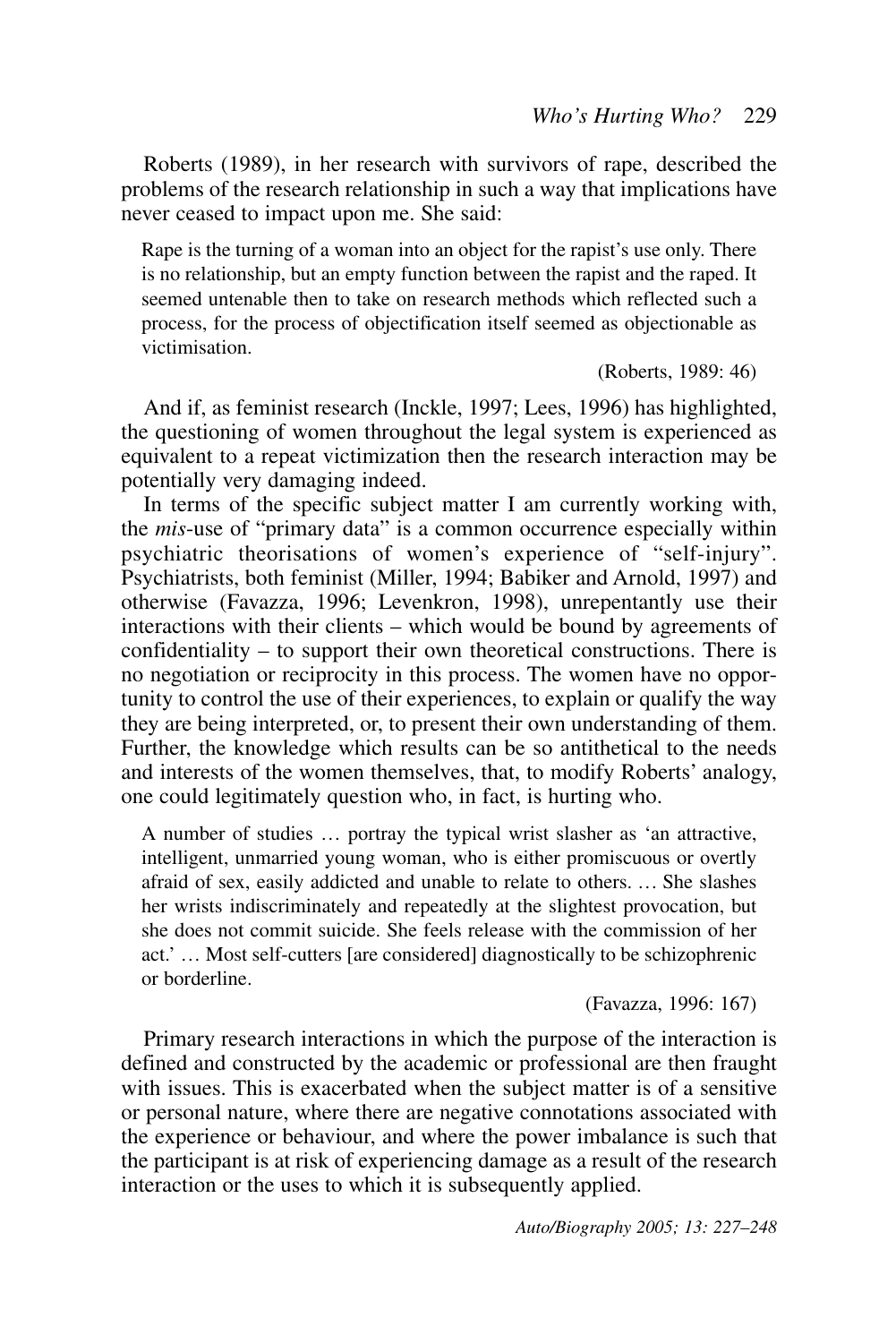I adopted a range of practices in order to try and address these issues in my research. My participants are self-selecting, and enter the research through a negotiated process from which they may withdraw entirely, or revoke any of their "data" at any point. I use participant consent and<br>researcher commitment forms<sup>2</sup> to ensure that the purposes, the degree of confidentiality, and each participant's desired level of involvement are clear, and that I adhere to her wishes at all times. I also encourage as much participant control over the research as possible, in everything from enabling her to choose the time and location of the work to selecting the pseudonym by which she will be known.

I see my role in these interactions as to facilitate telling, rather than attempting to achieve "comparable data" through interview techniques. I believe in honouring the integrity of those who participate in my research, and acknowledging that such sharing of information is a special gift which must be treated with the utmost care, respect and responsibility.

# **METHODOLOGIES: SECONDARY**

Issues of power, however, remain contentious especially in that the giving of personal information is guided by the researcher and tends not to be reciprocated. Some researchers have used secondary sources as a means of overcoming the issues of directly extracting personal narratives in an unequal setting and it was something I considered myself. This approach seems – and certainly as I considered it – to be based upon an assumption that once material is already in the public domain, the responsibilities and ethical issues surrounding the use of this material are abated.

The use of secondary sources has become increasingly popular with the availability of internet discussion sites on which researchers anonymously 'lurk' (see Denzin, 1998; Markham, 1998) to collect 'insider' information<sup>3</sup> and is especially common in theorizations of "body modification" and "self-injury". This kind of 'insider' information is also taken from interest group or 'self-help' publications to which the researcher may subscribe despite not identifying with that particular group. (See Huck, 1998; Jeffreys, 2000; Kilby, 2001, below.)

Thus, despite resolving some of the "direct contact" power issues, this kind of approach does not create any less researcher dominated knowledge. Rather, it closes down opportunities for reciprocation and active participation and results in increased appropriation and objectification of participants and their experiences. The following examples illustrate this point.

Sheila Jeffreys has written about sexuality, power (1990; 2002), and what she calls 'self-mutilation' (2000) from a radical feminist perspective. Making selective use of secondary sources Jeffreys argues that *all* bodily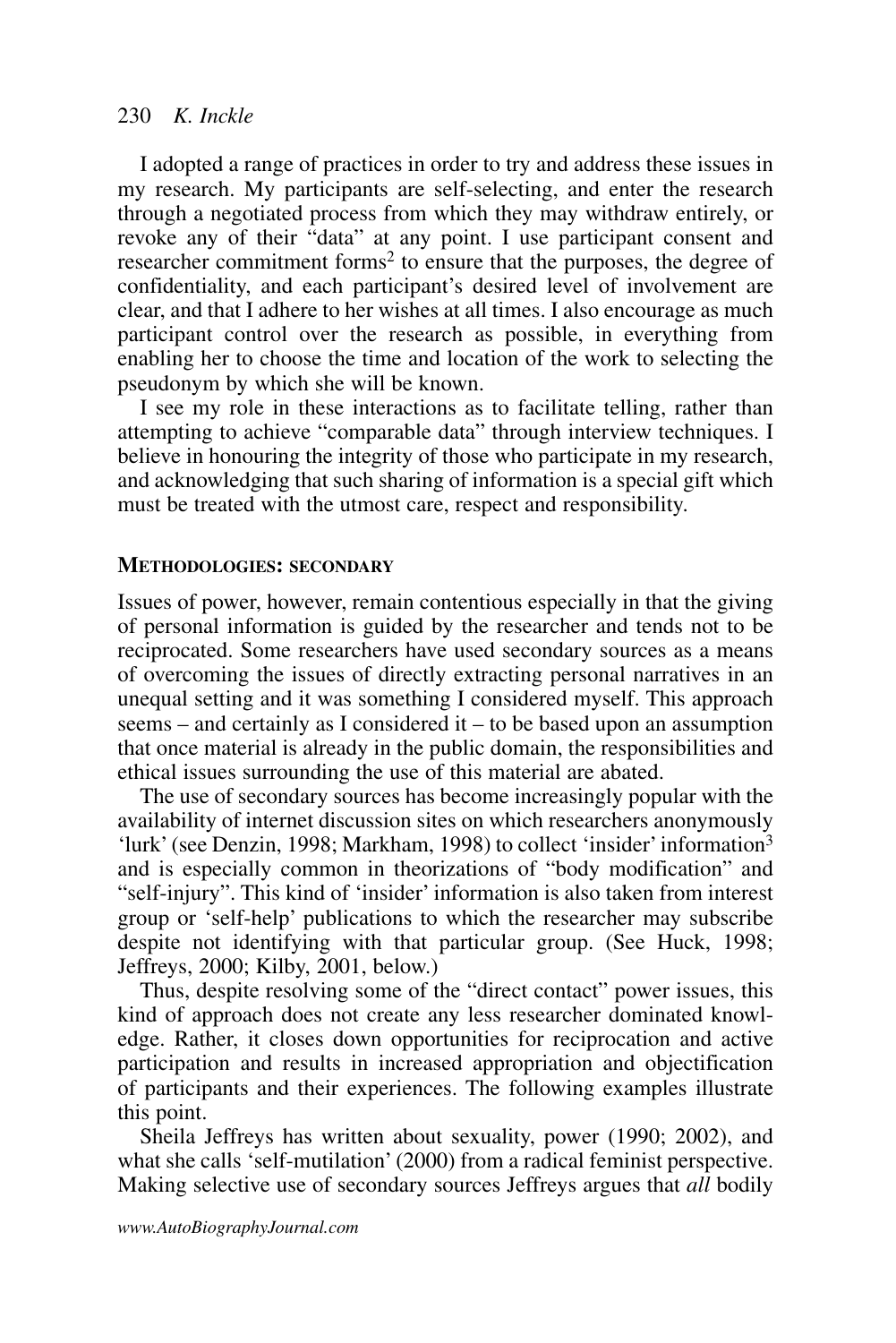interventions are a form of 'self-mutilation' that results from patriarchy.<sup>4</sup> They are 'a savage embrace of the most grave attacks [women] can<br>make on their bodies' (Jeffreys, 1994 in Sullivan, 2001: 80), and are 'practiced overwhelmingly by groups in society with unequal access to power or influence as a result of their sex, sexuality, or disability'  $C$  (Jeffreys, 2000: 414).

When Jeffreys is confronted with a self-analysis of these practices that contradict her position, she uses the marginalized social categorization of the individual to explain their inability to know "the truth" of their actions as she is able to. Here, she uses the testimony of a young man (taken from an Internet site) who relates his engagement with "body modification" to his aesthetic sensibilities, his specific physicality, and to challenging the social constructions of disablement: 'I have pierced and tattooed myself, my body, to compliment my disability.... With piercing and tattooing I make the choice of what happens to my body. This way I reclaim my body as my own' (in Jeffreys, 2000: 424–5). For Jeffreys this statement merely demonstrates how this man's oppression makes him unable to recognize the "reality" of his circumstances and practices.

Th[is] intellectualising post-modern determination to avoid the recognition of real pain and oppression enables [people] to celebrate even the mutilation of the disabled, who chose the path of self-mutilation to deal with the effects of chronic degenerative disease.

(Jeffreys, 2000: 424)

Thus, Jeffreys recognizes and then re-iterates the obliteration of the self-definition of those within marginalized social categories. Clearly then, secondary sources can be used in order to manipulate information to suit the author's political agenda, primarily because the research is used *exactly* for this purpose rather than to engage with the experiences of the particular individuals. These problems can also occur in the use of secondary sources even where the agenda is less pre-defined. Not only because the participants cannot speak on their own terms, and have no opportunity to respond to the author's analysis, but also because when the author fails to reflect upon her own relationship to the subject matter, she reconstructs  $$ unintentionally, but nevertheless clearly (to an active/critical reader) – her own autobiography of values and judgements, motivations and influences within the text. Two examples illustrate this. They are both feminist accounts which intend to highlight the links between gender and firstly "body modification", and secondly "self-injury".

Verity Huck (1998) researched women's experiences of 'body modification' in order to challenge the radical feminist pathologization of women's bodily interventions. Huck argues that agency, empowerment,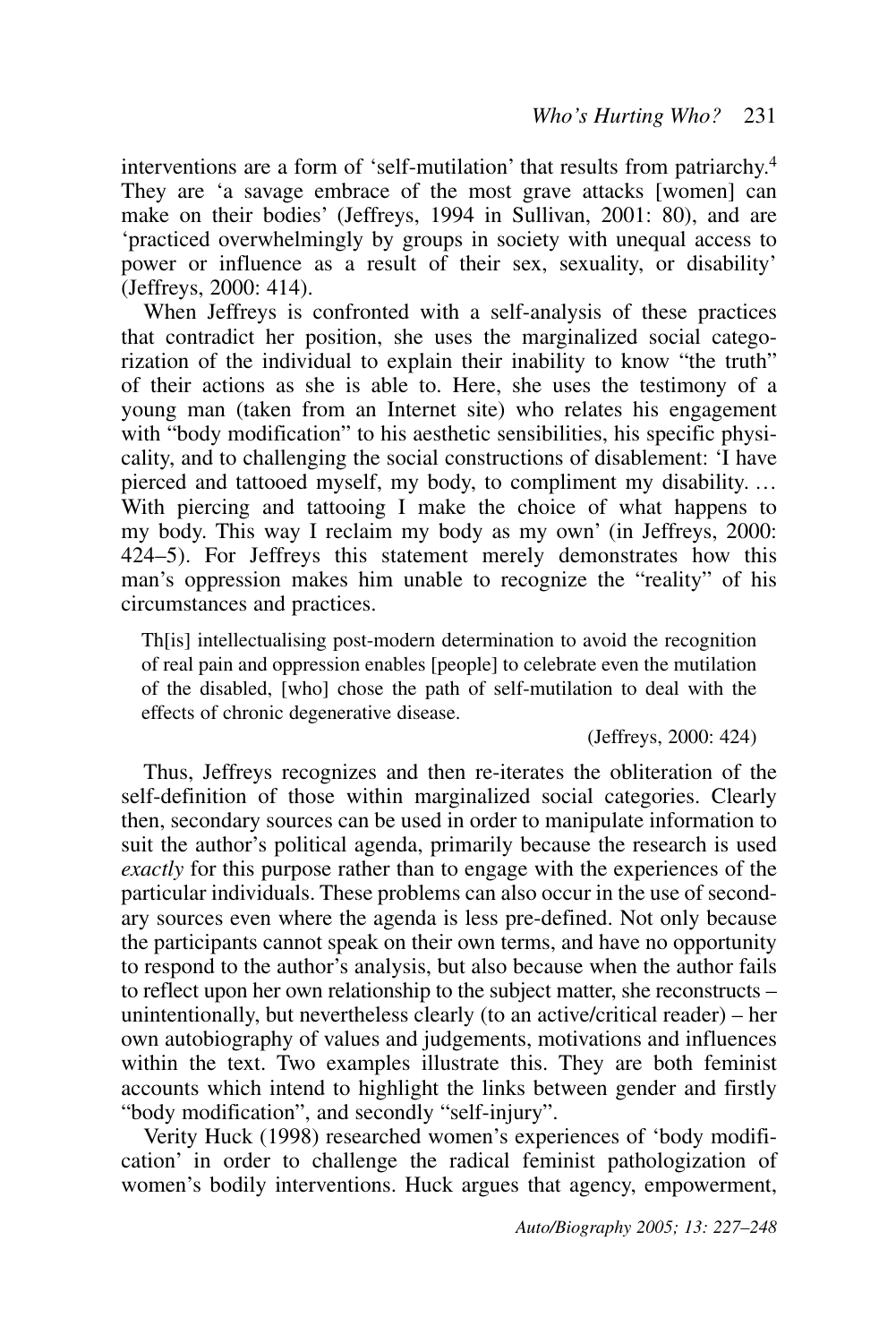and self-definition are at the heart of women's engagements with their bodies through tattooing and piercing which are at the same time inseparable from gendered power differentials. In this context 'body modification' can offer women a means of 'control, stability and empowerment' and allow women 'to overcome the oppressive potentialities that the female has through her own body' (Huck, 1998: 3).

However, Huck seems unable to avoid universalizing from her specific beliefs around which practices construe agency and empowerment, and which cannot. She asks: 'Can body modification be seen as a means of personal survival when it closely resembles (or even substitutes) acts of self-mutilation?' (Huck, 1998: 12).

The second example is Kilby (2001), who sets out to 'bear witness to self harm' and to de-stigmatize and empathize with those whom she writes about, again from secondary sources. However, she too is unable to avoid generalizing from her own view of, and responses to "self-injury". Perhaps this is precisely because she has never engaged in a direct discussion with the women she whom speaks of and for. Thus, and seemingly without reflection she projects her subjective responses as universal truths

There is something particularly hard to witness here. ... The act of harming one's own skin by cutting it up and tearing it apart speaks with a 'voice' so sheer that it is virtually *impossible* for *anyone* to bear witness to it.

 $(Kilby, 2001: 124)$  [my emphasis]

In this statement she obliterates the vast range of contexts – published and otherwise – in which women 'witness' and support each other in their experiences alongside discussing the broader medical and social responses to them.<sup>5</sup> At the same time Kilby believes that "self-injury" is a behaviour whose meaning and practice relies upon being witnessed and responded to by another (presumably who does not "self-injure"): 'The cut-skin testimony of self-harm is a bloody means of seeking the affirmation of an existence denied' (Kilby, 2001: 132).

Thus, despite intending to construct an empathetic analysis of women's bodily practices, the researcher's distance from the subject, which is re-enforced through the use of secondary sources, means that both Huck and Kilby ultimately simply reiterate their own preconceived position reformulated as empirically validated knowledge.

I made vigorous attempts to avoid these problems in my research and to include the participants at all stages of analysis and theoretical development.<sup>6</sup> I also used a reflexive narrative to make my location within the research apparent. However, I continued to feel that on a deeper and more fundamental level there remained contentious and problematic issues with my authoring of this knowledge.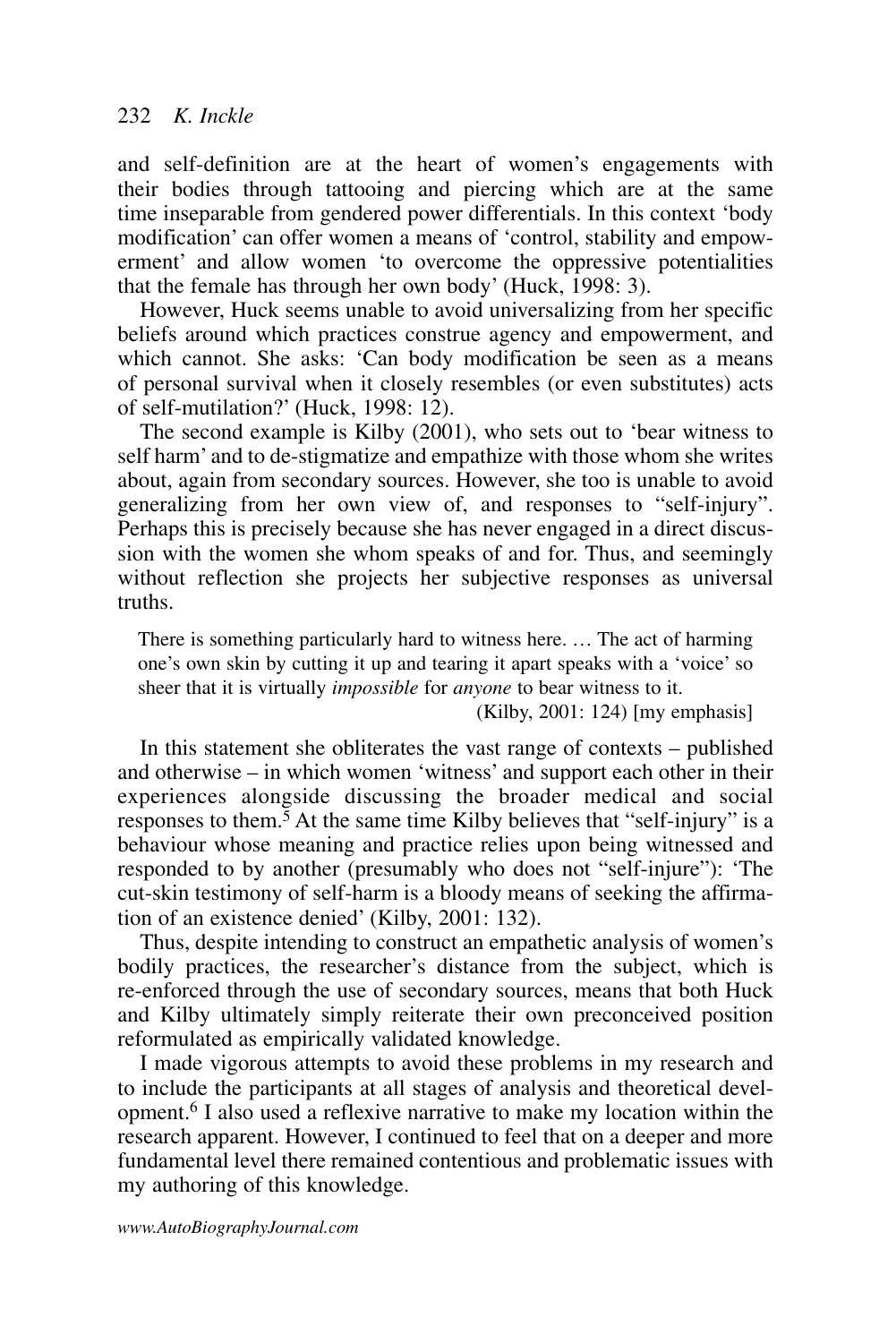# **BORDERS OF "TRUTH" AND "KNOWLEDGE"**

So far then it is apparent that the location and perspective of the researcher is both inseparable from, and integral to, the knowledge produced. Davis (1995) has argued that in order to research women's engagements with their embodied subjectivity (in her work through cosmetic surgery), a particular ethical and moral orientation is required to avoid the appropriation and objectification of individuals and their experiences. This includes an 'empathic understanding' and a 'conception of morality that is self-reflexive<sup>2</sup> in which 'learning to endure ambivalence, discomfort and doubt is a pre-requisite for understanding. ... [It also] prevents the premature theoretical closure which is antithetical to responsible scholarship' (Davis, 1995: 169–81).

In this way reflexivity operates as both an ethical and empirical tool. This dual notion of reflexivity impacts upon the process of knowledge construction within both my theoretical and methodological frameworks and recognizes the multiple ways in which I am implicated in my work. Reflexivity is crucial in terms of making these processes transparent and enabling a range of interpretations rather than attempting to provide a 'single objective truth ... [from] acts of observation and states of knowing' (Steedman, 1991: 55). Thus, I conceptualize my research as a reflexive process of knowledge production in which the empirical and theoretical dimensions evolve in a mutual and ongoing process, rather than as an attempt to produce "facts" or evidence for an already formulated argument. I invite the reader to engage with both the process and the individuals who have been integral to my understanding of and relationship to these issues.

The recognition of the centrality of the reflexive researcher/author in the construction of knowledge also begins to challenge some of the established boundaries between "science" and "art"

Much literary criticism explicitly encourages constitutive reflexivity, the fact that the author constitutes and forms part of the 'reality' she creates is axiomatic to the analytic style ... tension thus arises because social science is attracted by the constructivist undertones of constitutive reflexivity in it's literary mood, but repelled by the implications for it's own pretensions to produce 'scientific' social study.

(Woolgar, 1988: 23)

This tension has become increasingly apparent within my research, particularly as I negotiate issues of appropriation, representation, power, empathy and equality within primary research methods. Likewise, the recognition of the centrality of  $(my)$ self (as researcher and author) within this process, further questions the borders between social science and fiction. It is the interrogation of these boundaries and its relevance to issues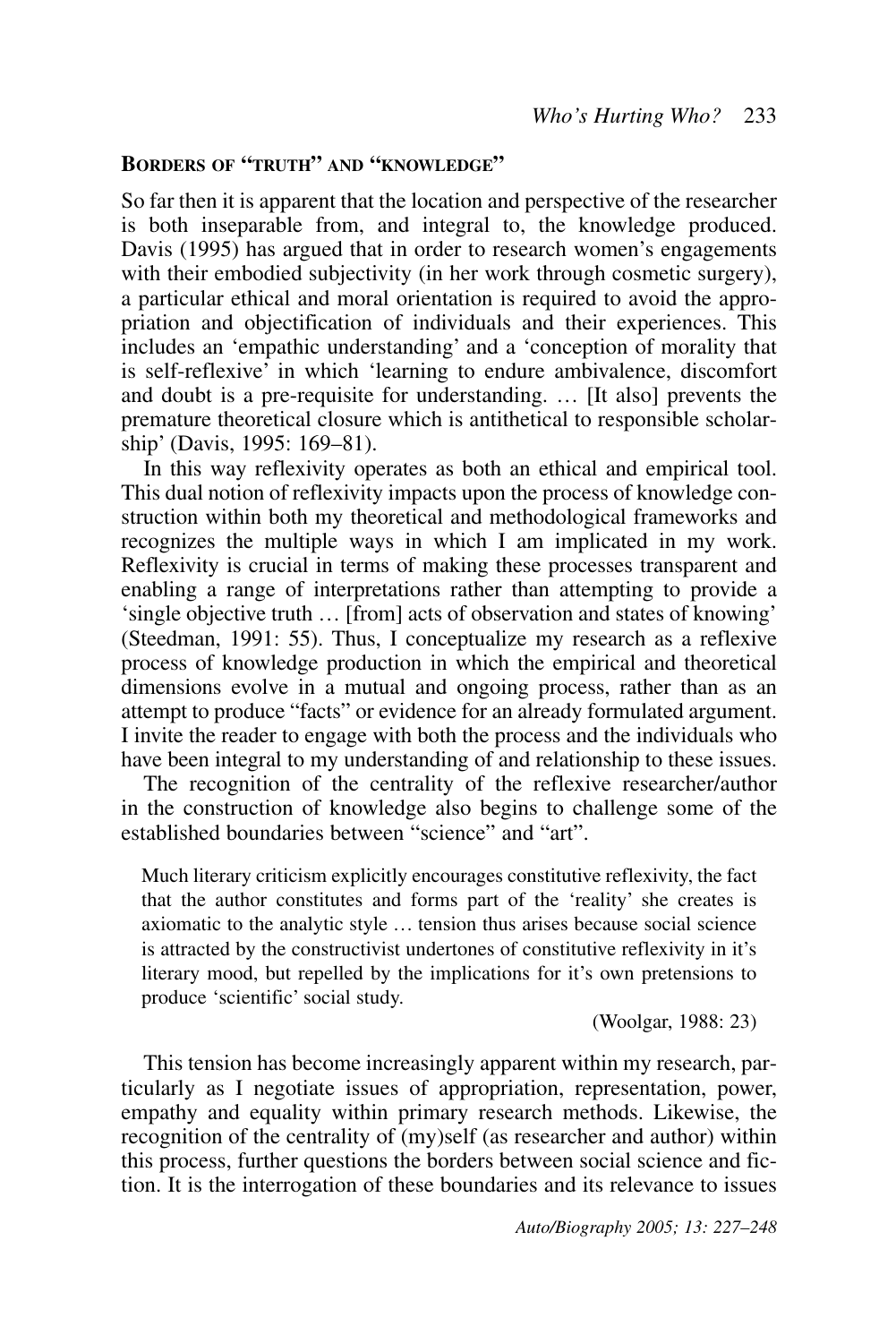of ethics and representation which have been central to the development of "creative" sociological methods.

Angrosino<sup>7</sup> (1998) who spent 10 years working as an ethnographer and a volunteer in a residential project for developmentally disabled men became increasingly frustrated with inability of conventional methods of social science writing to communicate the complex and multi-layered realities of the people and environment he experienced. In order to enable his audience to engage with his work on an experiential level, analytically and emotionally, he adopted a "creative" approach and wrote the key events and issues as 'ethnographic fictions'. He suggests that 'a story doesn't have to be *factual* in order to be true' (Angrosino, 1998: 34). "Fictionalising" his research enabled him to vividly recreate the context, key events, issues and characters, and at the same time avoid imposing a reading or interpretation upon the events.

The act of reading a fictionalised ethnography enables the reader to enter not only another community, but also the consciousness of the ethnographer ... you lose the authoritative voice of omniscient science. But you create a world in which the reader can interact people and come to his or her own conclusion about what's going on. The reader can do what the ethnographer does, immerse him or herself in the particulars and try and figure out what it all means

(Angrosino, 1998: 95)

These fictionalized accounts provided valuable resources in terms of policy development and at the same time addressed ethical issues around appropriation and confidentiality. Further, fictionalized accounts may also facilitate progressive knowledge and analysis. 'Using stories to represent research can also resist premature closure on understanding, conveying complexity and ambiguity and making space for alternative interpretations' (Gray, 2004:  $45$ ).

Fictionalizing ethnographic work is also advantageous in conveying subject matter which is unusual or contentious within academia, in that 'the process allows the ... [reader] to think about data in new, unpredictable ways' (Gray, 2004: 45). Gray's (2004) fictionalized representation of his encounter with his research participant, a 'eunuch', enables the reader clear access to the agenda, motivations and experiences of the participant *and* the researcher, to reflect critically on their own position, and to self-consciously analyse the layers of meaning and relationships within the work, including their own. Finally, fictionalized or 'messy texts' can deepen levels of insight and communication through facilitating the sharing and experience of an 'embodied tale' (Smith, 2002: 114).

Developing ethnographic fiction as an empirical tool has enabled me to include in my research women's experiences that had been crucial to the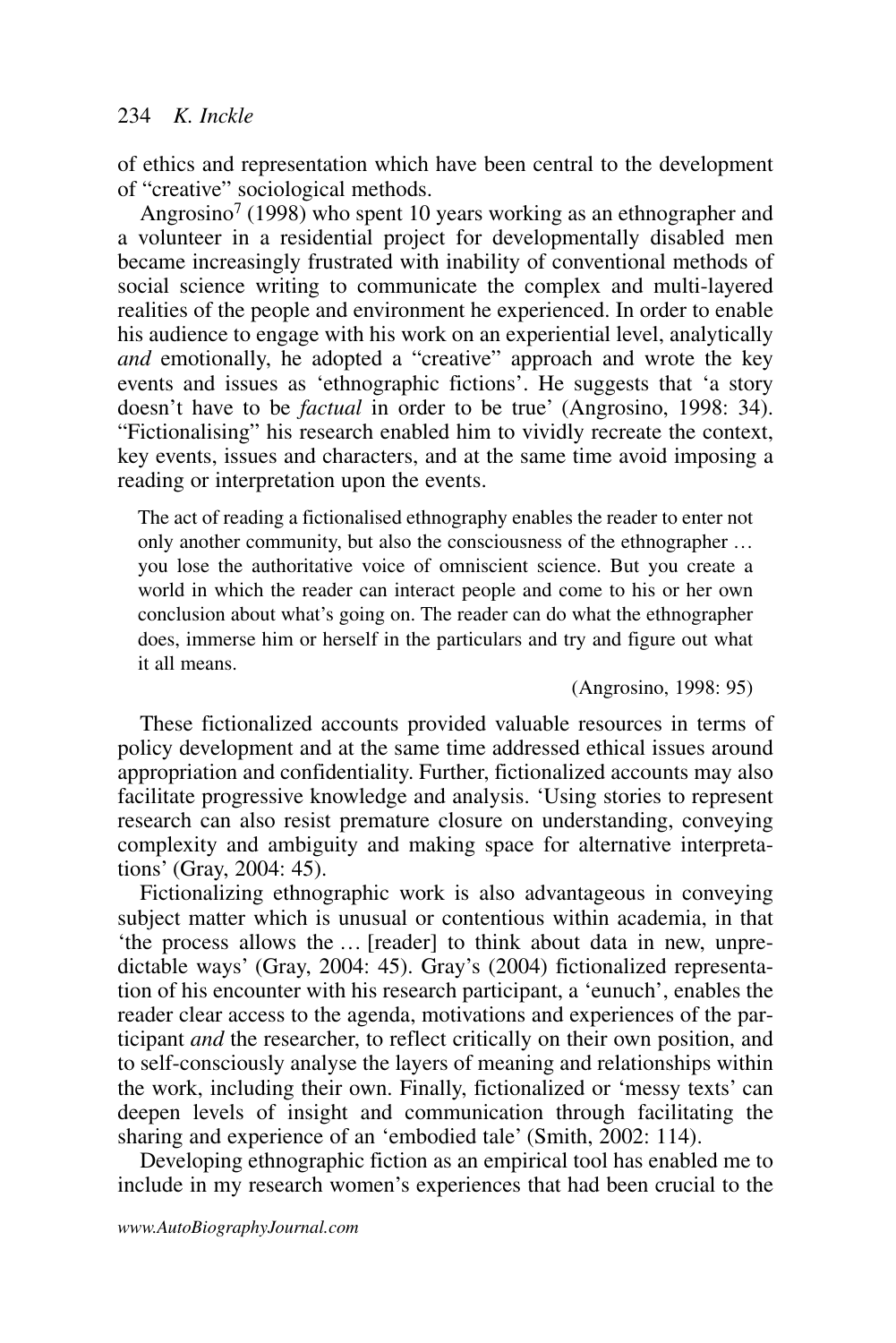development of my analysis but which were ethically contentious because they resulted from interactions and relationships that occurred outside of clearly defined research parameters.<sup>8</sup> Thus, I have been able to incorporate material that would be impossible for me to re-access, and ethically problematic to refer to directly, in a way that honours the safety and confidentiality of the "sources" while allowing me to clearly describe the particulars of the women's lives that have been integral to my analysis. Finally, using fictions can also allow the author to write in, or make use of, her own experiences with a degree of anonymity and safety which are foregone within autoethnographic or highly reflexive texts.

The following piece is taken from a larger series of connected "ethnographies", and demonstrates how I have fictionalized characters and their experiences and relocated them in a "real" setting in which I was also present as both "participant" and "ethnographer". I use this particular extract here for three reasons. First, the story requires active readership; pertinent silences invite the reader to create meanings from, and enable multiple possible interpretations of the text. These readings are enmeshed in the reader's relationship with the issues themselves, and their responses to my formulation of them in the preceding sections of this paper. Secondly, each of the main characters is narrated through the position of her companion. This strategy is intended to highlight the ways in which the articulation of, and making of meaning from, what is both seen and unseen is contentious and context-dependent, enmeshed in subjectivity and projection and can never be ultimately validated as finite or objective knowledge forms.

Finally, my presence as the ethnographer is conspicuous and apparently disconnected, subject to the gaze of the reader and the characters around me. I reposition myself in this way in order to highlight and to some extent rework the traditional direction of the ethnographer's knowing gaze.

# THE THIRD ANNUAL DUBLIN TATTOO CONVENTION

## Leopardstown Racecourse, November 21st-23rd 2003

#### Siobhan & Niamh

Siobhan looks anxiously around her. This is not quite what she was expecting, and she scan's Niamh's face for equal signs of disappointment. Niamh is wriggling out of her coat despite the fact it is not very warm and that all she has on underneath is a sleeveless and backless halter neck dress. The dress of course was picked to display her tattoos to full advantage, which have progressed in the space of less than twelve months from a single emblem on the back of her neck to full sleeves down each arm, a full back piece and a design across the upper part of her chest. Siobhan always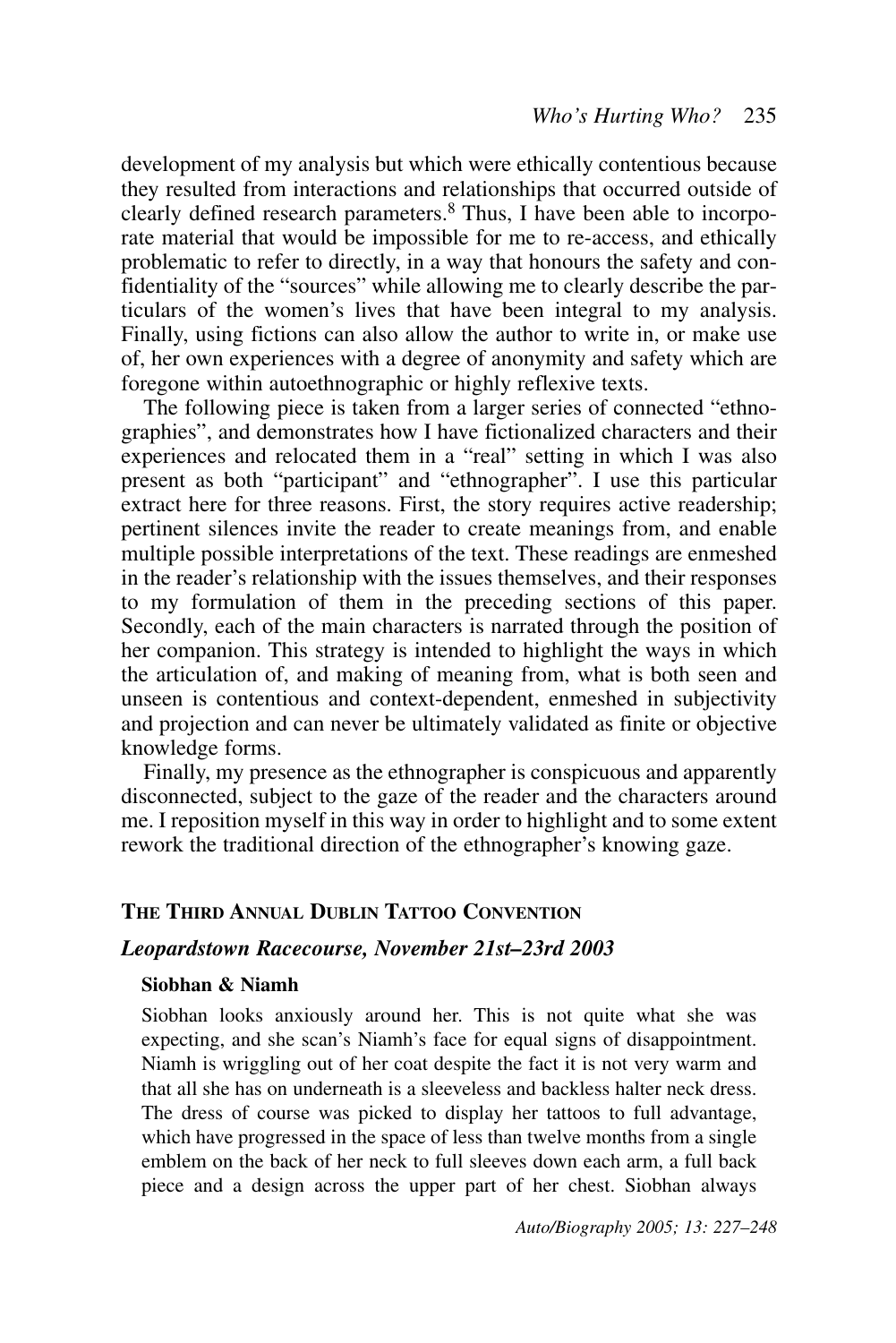experiences a mixture of jealousy and fear when she looks at what Niamh has had done to her body.

Her jealously perhaps more to do with the fact that Niamh's boyfriend both adores and encourages her tattoos and treats her like she is some kind of ornate and exotic goddess. Although, Siobhan could see that same beauty clear as daylight when Niamh was still in her grungy purple sweaters and jeans. That jealousy is something that she finds her self throwing back at Niamh, in a small spiky ball of resentment, any time Niamh gently teases her about her reservation about getting any more than the two small tattoos she has hidden on her body.

Then there is the fear. When she looks at Niamh and how much she has changed in such a small space of time. It's only a year and a half since they left school where they had both been un-cool and unpopular, Niamh the more so, subject to constant teasing about her weight and the size of her breasts. And now, and especially since she had been going out with Tom – who claims to be ten but Siobhan often thinks probably closer to twenty years her senior – she has morphed into a tattooed and sparsely clad, often aggressively self-confident stereotype of 'girl power'. Siobhan can't help worrying about her. Nor is she entirely convinced that beneath the new tough exterior, and sexually confident and experienced persona that it is not just the old unconfident and self-hating Niamh more convincingly disguised under a thicker camouflage. The same Niamh who used to look at her curves and rolls and cry bitterly, spending hours fantasising about the surgical remedies she in which she would indulge if only she had the money, and lamenting the possibility of her ever being loved or desired.

Niamh has stuffed her coat into her bag, and is tugging her dress into place. She looks up at Siobhan, who is still a couple of inches taller than her despite the spike heels, and strides down the steps.

The setting is industrial. Concrete floors with some kind of rubber looking covering, and a low ceiling with pipes and girders exposed, from which the flaking paint reveals dents of rust and dirt. In places pairs of television sets cluster around the beams where anxious punters would normally watch their money trotting away upon badly chosen horses. To the left of a flight of open concrete steps that has been cordoned off with tape stands the bar: the only vaguely attractive and very out of place feature in the building. The bar is made of wood which has been painted a kind of night-sky turquoise and has a matching back drop to it which houses two large shiny mirrors. Above the glass the wood rises to pointed apex which houses a nautical style clock. The bar and the semi-circle it occupies looks like it would more rightly belong in a small rural hotel rather than in the cold harsh expanse of the racecourse. In front of the bar an open space has been filled with mis-matched tables and chairs, cluttered with empty bottles, pint glasses and over flowing ash-trays. It's only mid afternoon and so there are still plenty of vacant chairs, and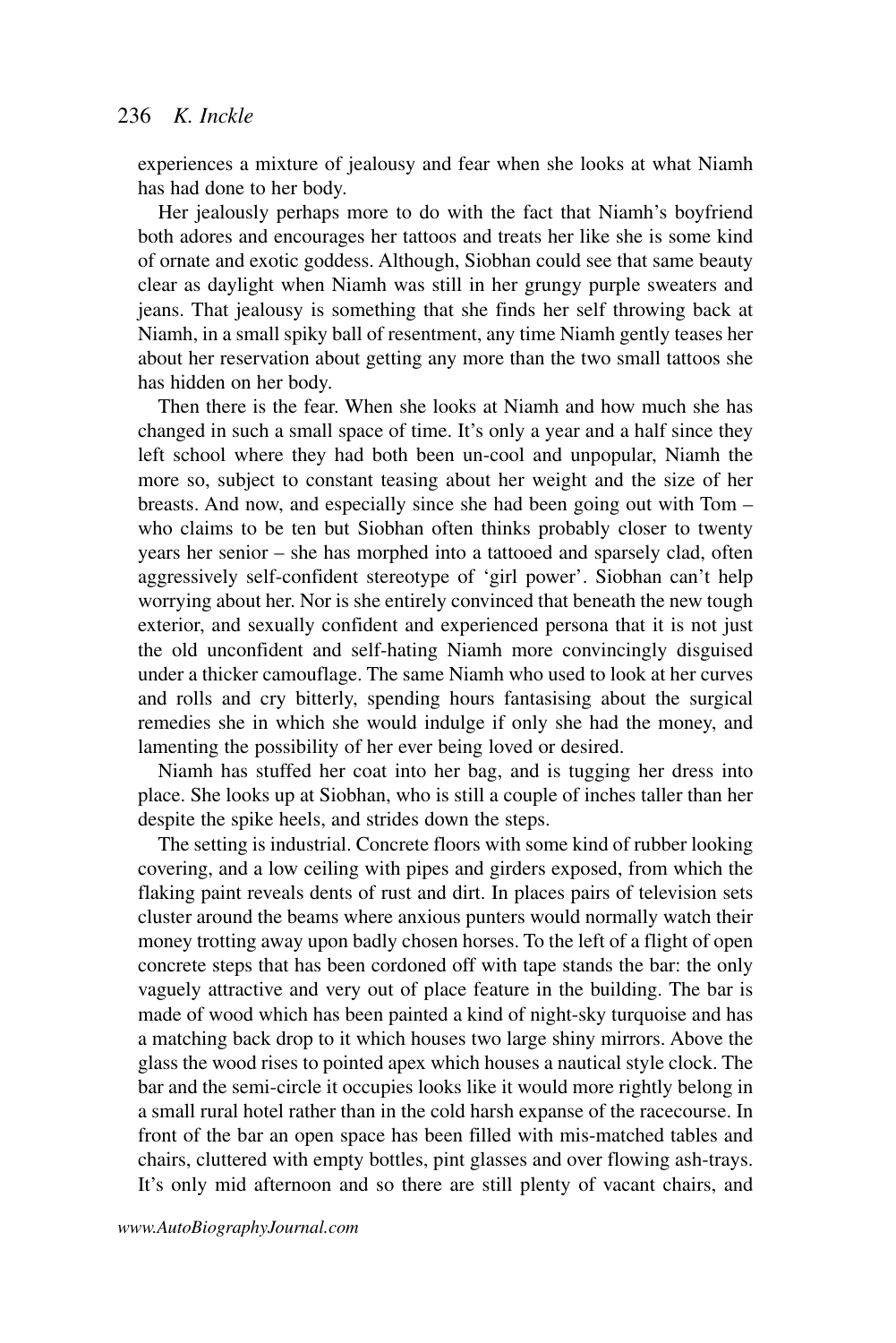most of the tables have only pairs of people sat at them. At one table towards the far end of the room, where a security man stands guarding an exit to the track itself a woman sits alone. She (this is me) is bent over an A4 note pad writing intermittently but furiously, pausing every now and then to drink from a bottle of water or to spend a few minutes gazing around her surroundings. She is wearing a long black skirt, and a cropped fur lined nineteen-sixties style jacket. Her hair is put up in two knots like cat ears on her head, and even from a distance the glint of silver in her ears and nose is apparent. At her feet lies a small over stuffed black back-pack, and two discarded crutches decorated with purple fur.

At a table near-by a group of three women have spread themselves out, they are distinctive by their appearance and the confident way in which they occupy the space around them. They are chatting animatedly using broad gestures and laughing with open mouths and bodies rocking. Two of the women have long, wide hair extensions; one in a black leather mini skirt and 'cyber punk' boots has electric blue streaking the fine black dreadlocks which are lifted into a high pony tail sprouting from the top of her head. She has creases around her mouth and her eyes which remain even after her smile has disappeared, and in places her eye-liner has begun to seep into them. In contrast to her hair she wears a semi-transparent pink, mesh top which she has partially covered with a black cut down top not much bigger than a bra. Close up the tattoos on her arms and legs would be partially visible, but she wears them with an unselfconscious manner un-needful of showing them off. To her right is her companion who also has hair extensions, but this time in blond and red, and worn loosely down her back. The third woman at the table has short spiky hair streaked with bright pink. She wears a ring in her bottom lip and her nose, as well as a stud in her tongue. She has a tight faded black long sleeved t-shirt slashed in places and held together with safety pins. She has a thick metal belt around her waist over a fishtail skirt that rises at the front to reveal mesh tights and chunky hoots

Siobhan realises she has been staring at these women with a kind of awe. they look so confident so sophisticated in a 'fuck you' kind of way, she feels a longing to be part of that group. But there is also something else, she can't take her eyes of the woman with the short pink hair; her face, the curves of her body, the way that she moves, and how her nose crinkles when she laughs. Siobhan feels something knot in her stomach and a warmth spread on her skin. She pulls her attention away, shocked and ashamed. She presses fingernails of her left hand into the palm of her right almost puncturing the skin in four neat crescent moons, and looks quickly at Niamh to see if she has noticed. Niamh, however, has finished surveying the scene in front of them and is marching through the chairs and tables towards a booth selling body jewellery. Siobhan trots after her, and as she passes the table where the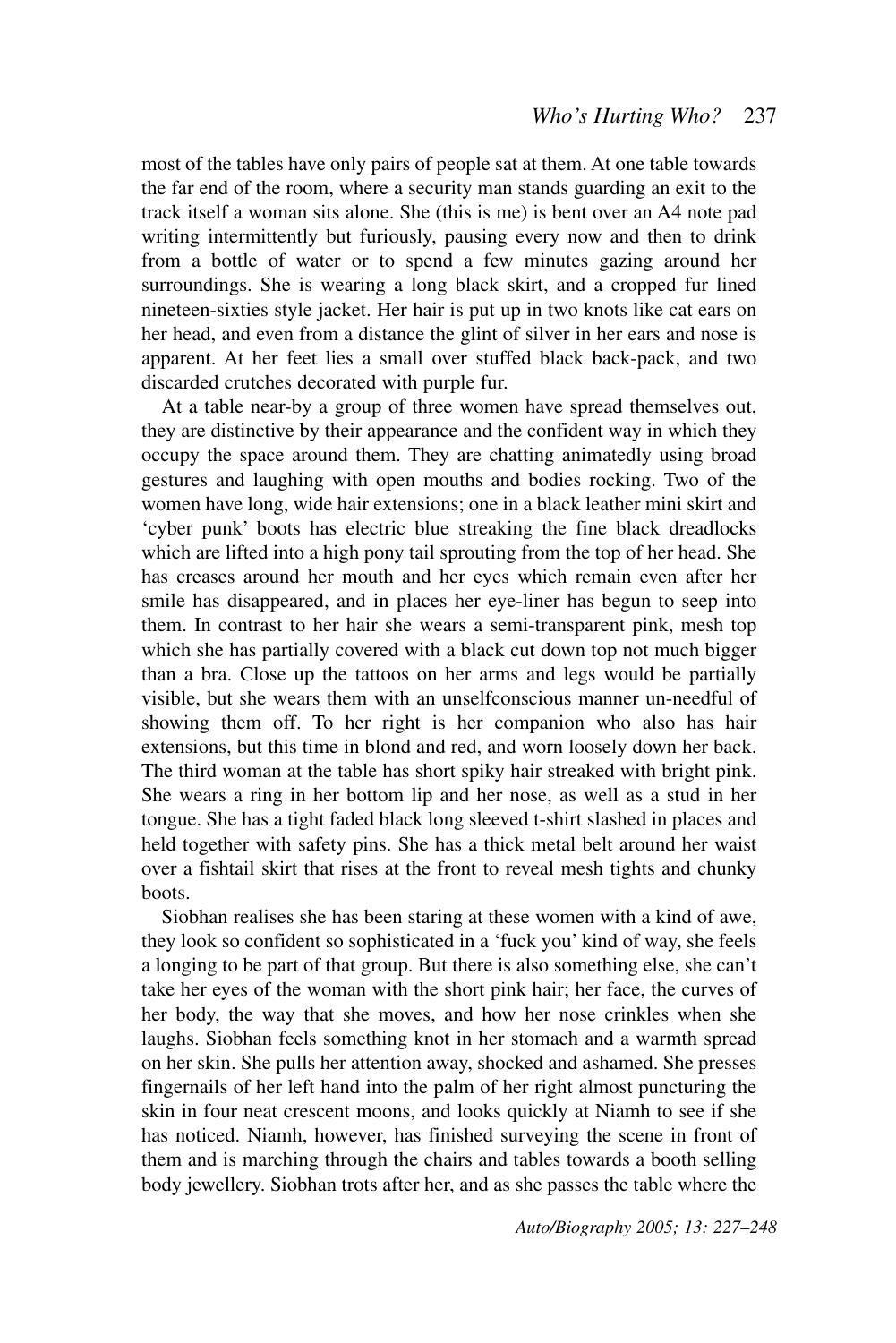women sit she can't help glancing back at them. Three men have arrived at the table and the women's attention is diverted to them. They seem bland in comparison, like a different species, or an ineffective prototype to their exotic looking companions. Like many of the other men in the arena they all have shaven heads, loose jeans and tight t-shirts revealing varying degrees of overweightness in the stomach, and tribal-style tattoos on their arms.

Niamh peers into the glass display cabinets and the treasures they hold. She is not actually that interested in belly button rings or tongue studs, since she has no particular desire to have anything more than her ears pierced and then only the twice that she has already. She does, however, need to ground herself. This place is not what she was expecting. She had imagined something glossy, all black and red with lots of outrageous looking people, and neatly separated shop-like booths, a bit like some of the alternative shopping malls in Madrid. Instead she finds herself in a dirty warehouse building, with rows of tattoo stalls built together out of blue plasterboard like a shanty town in a cold grey tundra. Everyone here apart from those women at the table – who on close inspection appeared to be quite old and who Niamh subsequently couldn't help feeling a bit sorry for – looks incredibly ordinary. In fact this could just be the kind of crowd you would find in a regular Dublin pub any night of the week. The only slight difference is in the number of tattooed arms, but if everyone put on their coats they would just be your ordinary, boring, everyday people.

Niamh can't help but be disappointed, and somewhere in the back of her mind she thinks again about moving to London. If only Tom would, but he has lived there before and has no intention of leaving Dublin again. She turns around and looks at Siobhan and can't help feeling a bit disappointed with her as well. She is dressed unexceptionally in grey combats, and a white short sleeved tight t-shirt worn over a long sleeved lilac one. She gets frustrated with her as well sometimes, the way that she remains so conservative despite everything, and especially since she, Niamh, has really found herself. Siobhan does have her tongue and eyebrow pierced and two tattoos but they are so rarely visible they are almost not worth having in Niamh's mind. And Siobhan has such a good body too, she is tall and thin and could look really amazing if she only put a bit of effort into it, and would have no trouble getting herself a boyfriend. Maybe even one of Tom's mates, although she has to agree some of them do seem a bit old. Siobhan continues however, to wear trousers and long sleeves all year round, day and night, and acts all weird around men when they are out. Then Niamh feels guilty, she does love Siobhan, she really is her best and truest friend, and really those irritations are nothing compared to the bond that there is between them. And Siobhan has always been there for her, however bad she felt or ugly she seemed to herself Siobhan never did anything but love and support her. It's not that she doesn't accept her, she just wants to *help* her, to make the best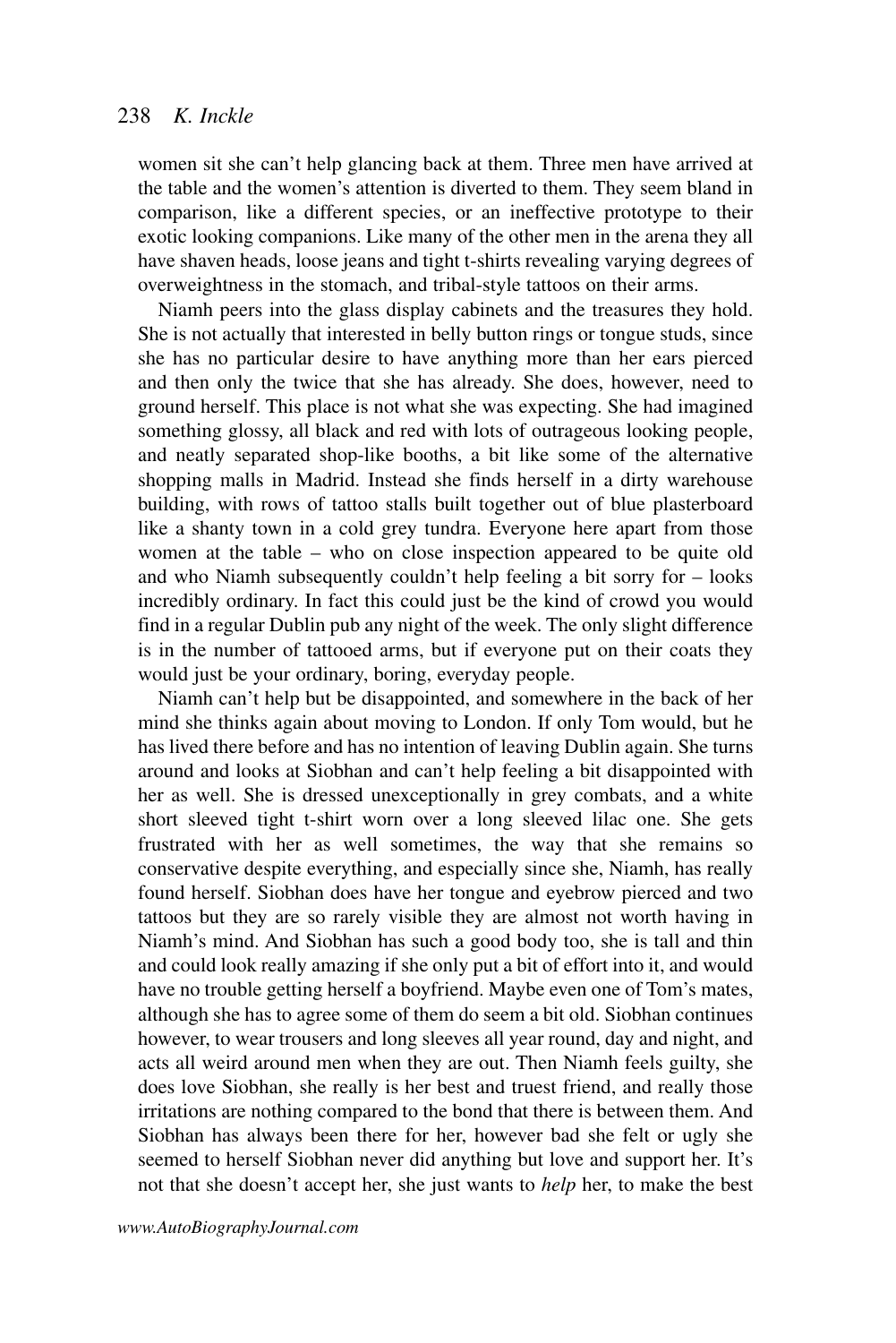of herself, just to wear something sleeveless and a bit low in the front once in a while wouldn't kill her for gods-sake!

Suitably rallied by her mental critique, Niamh turns to Siobhan 'c'mon lets go and have a look at some of the tattooists at work' she says 'I'm dying to see if any of them are any good!' As they swing around to walk back across the seating area, a man climbs onto the makeshift stage by the D.J. box, and announces an immanent performance by 'the most tattooed man in the world'. Niamh and Siobhan look at each other and without speaking agree to stay and watch. They pull up two chairs and sit together just to the left of the woman with the note pad, who rolls up the wad of paper and stuffs it into her bag, takes out a small digital camera and angles herself in the same direction as the two friends towards the stage.

Kiesinger (1998), in 'Portrait of an anorexic life', also experimented with creative methods of portraying the depth and complexity of women's experiences, as well as the relationships she developed with them during the course of her research. She abandoned conventional methods and used poetry to present evocative, in-depth accounts, rich with the emotion experienced.<sup>9</sup> Poetry has similarly been used to convey the complexities of a range of experiences including; locations of 'race' and 'ethnicity' (Austin, 1996: Travisino, 1998), and unmarried motherhood (Richardson, 1992).

The use of this creative form resonates with me on many levels, and not without some ambiguity and discomforts. In positive terms, the poetic form recognises and incorporates the emotional and embodied interchanges that are present within a research interaction but which are lost within a transcribed text (however coded).<sup>10</sup>

Secondly, in my work outside academia, I noticed how poetry is often favoured both in the public domain, as well as in private/personal explorations, as a means of articulating the layers and complexities of traumatic experiences such as sexual abuse, homelessness and violence. Finally, I have had a longstanding interest in creative writing and have been writing (very bad) poetry for a number of years.

Overall, poetry emphasizes the implications of our own experience and subjectivity as individuals and researchers for the work we produce, and the fluidity of the boundaries of that role and the meanings we create. I believe that all knowledge is produced at the intersection of our subjectivity, our autobiography, repeatable "facts" and the fictions we make of them, and our own perceptual processes which are inseparable from emotion, projection and self. For me, poetry is the medium which captures these elements perfectly: it relies on interpretation, feeling and metaphor to convey "truth" and meaning. It also enables us to engage on an experiential level; emotional, intellectual, bodily, with a range of human experiences (our own and other's) and to explore and connect with them.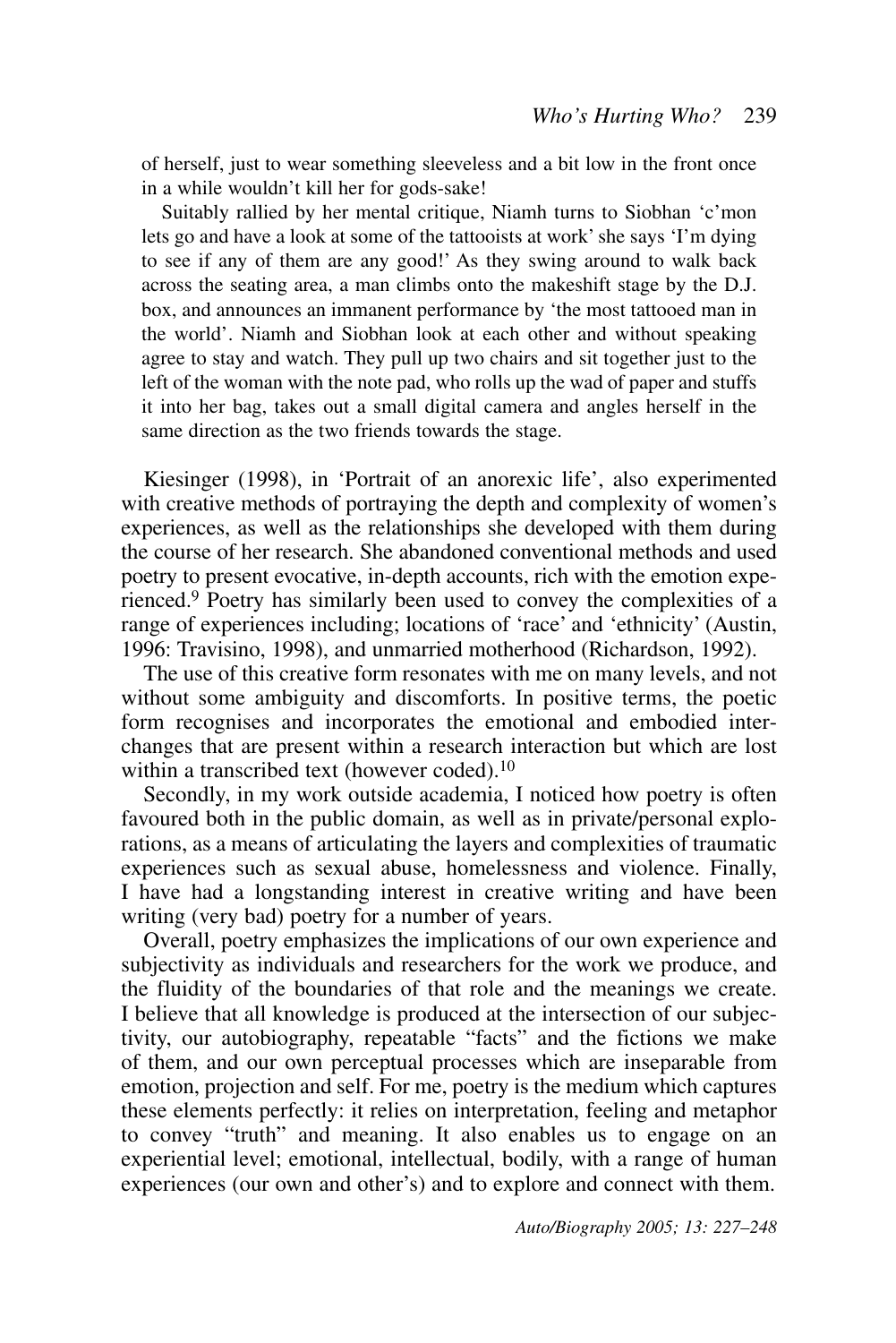# 240  $K$ . Inckle

I have begun to explore the idea of using poetry within my research, and the following two poems represent intersections of many of the themes and ambiguities involved in my work to date. The first poem evolved from a piece I was writing about my scars, and my experiences of almost constant surveillance, questioning and scrutiny of my body as I become more visibly disabled, and which I am convinced is related to a broader objectification of non-normative corporeal forms and experiences. To me this is also intrinsically connected with the objectification of body marking and the kind of knowledge and research I wish to critique and avoid.

Carved in flesh

Even when the sun shines upon old scars and they glisten like streams of perspiration on leather skin they do not become much sweeter.

A map of pain and longing that few can read or follow to the chest of buried memories

No rainbows,

treasure troves or sweet surprises here to meet the crouching shadows and the triptychs that whisper fear

No simple retort or recompense Return these especially secret gifts.

Stranger's eyes carve distant tales that twist and turn hard ridges and cast a shadow that burns like ice into this fleshy landscape.

The next poem arose from a combination of influences and experiences and I wrote it while I was transcribing my conversation with 'Maeve'. I was incredibly moved when she described how she sometimes felt about her tattooed, non-normative body, she said, 'it's like painting on a dirty piece of paper'.

At this time I had also been feeling increasingly anxious about the viability of the theories of body marking in which corporeal intervention is seen as a response to, and a result of sexual abuse (such as the radical feminist or psychiatric positions described above). In conjunction with this, I had not forgotten how unsettling I found the experience of my most recent tattoo, and the disturbing emotions I experienced during and immediately after its inscription.<sup>11</sup>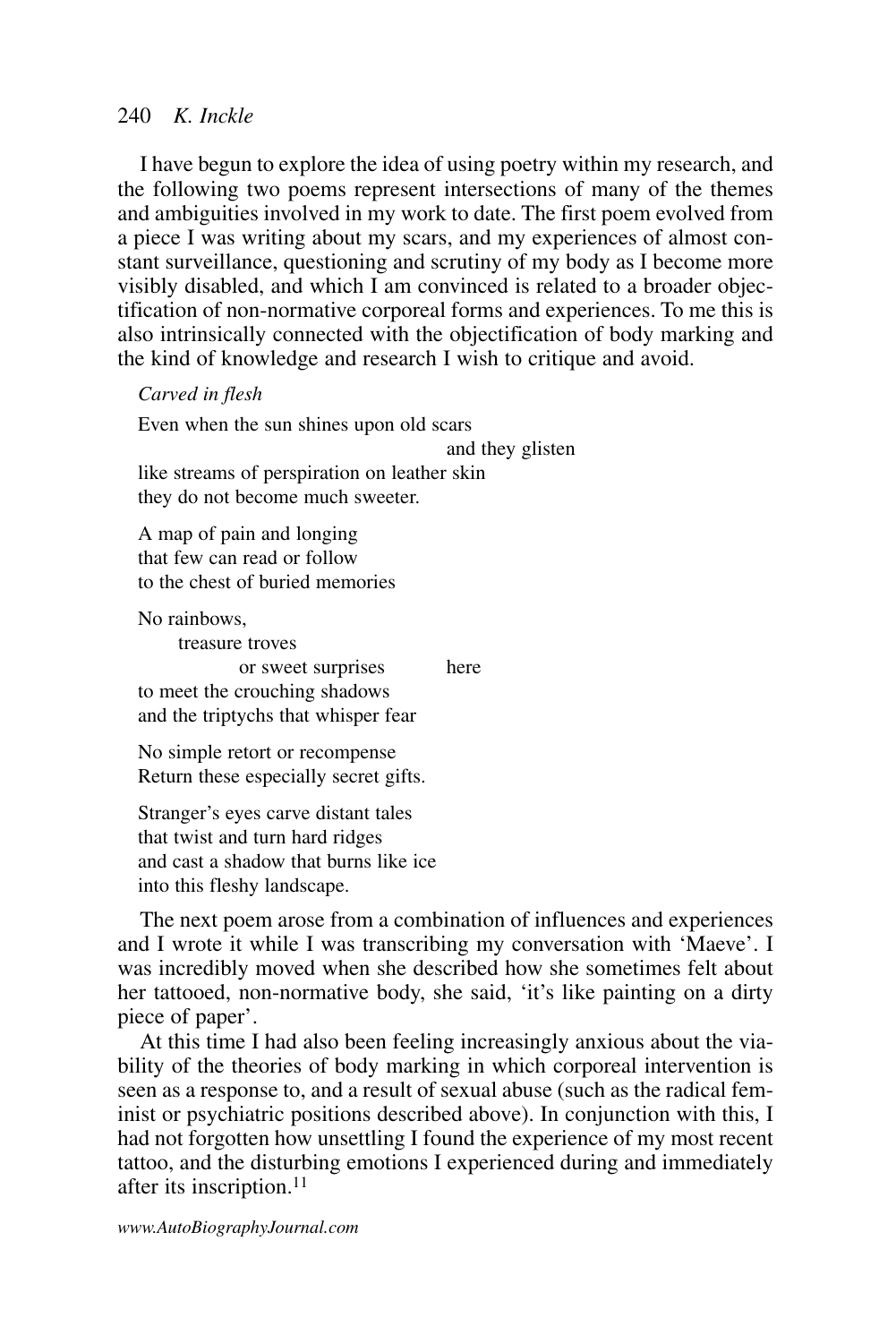I originally entitled this poem 'nameless' in order to acknowledge the silences which I fear remain consistent throughout my work despite – and perhaps even because of – the presence of my reflexive voice. Not long after I wrote this poem and during a period of mal-ease with my work, but when I also began to comprehend the power of the speaking subject (for example through contact with autoethnographic works), I jokingly suggested to a friend that my PhD may well be rightly called 'Biography of denial'.<sup>12</sup> However, I have, instead renamed the nameless poem.

## **Biography of denial (Nameless)**

There is a man on my back and I am bleeding. He carefully tears away the surface of my flesh and impregnates me with something I believe I have chosen.

My blood, and my sweat coat his fingers I am rigid with not showing the pain not feeling the fear and the humiliation: He is behind me. I bleed

If only the channels of blood would wash him away erase my flesh of his taint, forever.

But I only repeat, more intricately, every scar he made upon me. I ween alone with my bandaged flesh and shame, building a barrier of scars and patterns so intricate he can no longer pass through: From the outside in Or the inside out. There is a man on my back and I bleed, in the colours of my own making: Blood Red. and Purple Yellow bruises,

Pink keloid scars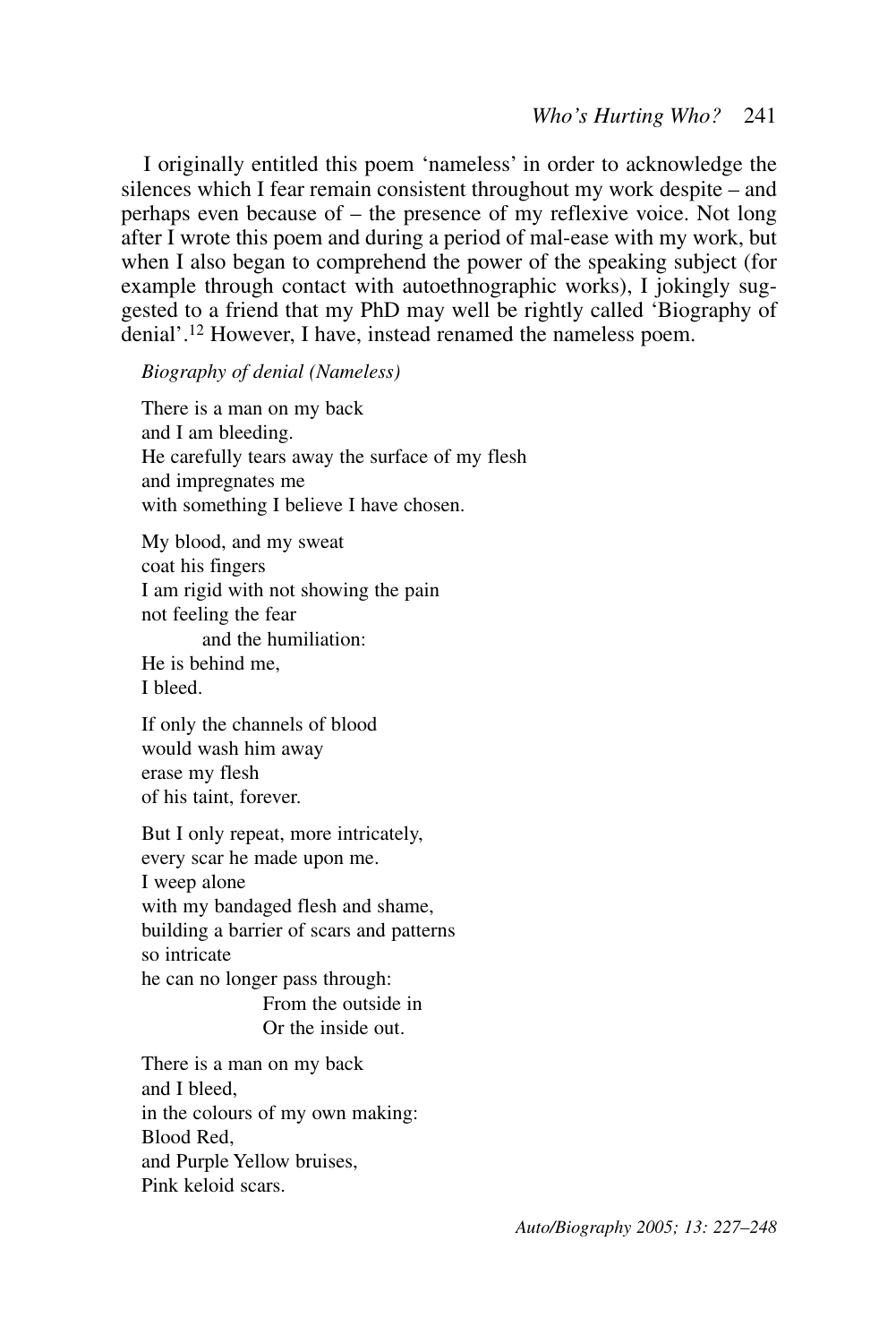# 242  $K$ . Inckle

Ripe broken skin seeping puce green bile, a rainbow of a battered heart: shrivelled to a sour brown fruit

There is a man on my back and I am weeping, tears of blood and ink Where broken flesh and ruined bones scab into an armour That will never wash away.

These poems, in different ways, begin to dissolve the border between self and other, researcher and participants, and, perhaps, reader and text. These resultant 'messy texts' ... can help us to hold onto the fundamental embodiment of problems and keep us connected to the needs, pains, joys and desires of socially constructed and socially constructing bodies'  $(Smith, 2002: 114)$ .

However, I experience each piece quite differently. I feel mostly at ease with *Carved in flesh*. I feel distinct, unambiguous and separate from what takes form on the page. This poem speaks from a dualistically located mind, with a clear agenda, and I recognize myself within this piece either in ways with which I feel comfortable, or in meanings which I do not think would be apparent to the reader. Nameless, however, bothers me. It is a much more organic piece, and I am not comfortable with what I have written, it's implications, or how it could be read. I am no longer separate from the participants, or from the scrutiny of their lives from which I have tried to protect them. In this messy text I am once again confronted with the dilemmas of my research. Is it that the inseparability of self and knowledge, and my desire to protect my participants, is leading me rather alarmingly to an ethics that require me not to hurt others but to possibly/potentially hurt myself? Can I be present in my work to the degree that my (self-imposed) ethics require without cornering myself into some kind of autoethnographic exposure which I did not choose or intend at the outset? And if this is the unintended outcome, what are the consequences for myself and my work?

Overall then, "creative" sociological methods and the issues they raise around knowledge, communication, and experience have a unique and inescapable impact, particularly in terms of how vivid, poignant and memorable they are. And, if as feminists have argued (Fine, 1992a; Harding, 1987; Kennedy Bergen, 1993; Mies, 1983; Ribbens and Edwards, 1998; Stanley and Wise, 1983; 1990), the purpose of research is to achieve social change through increased awareness, empathy and interconnectedness then these methods are perfectly suited to this end.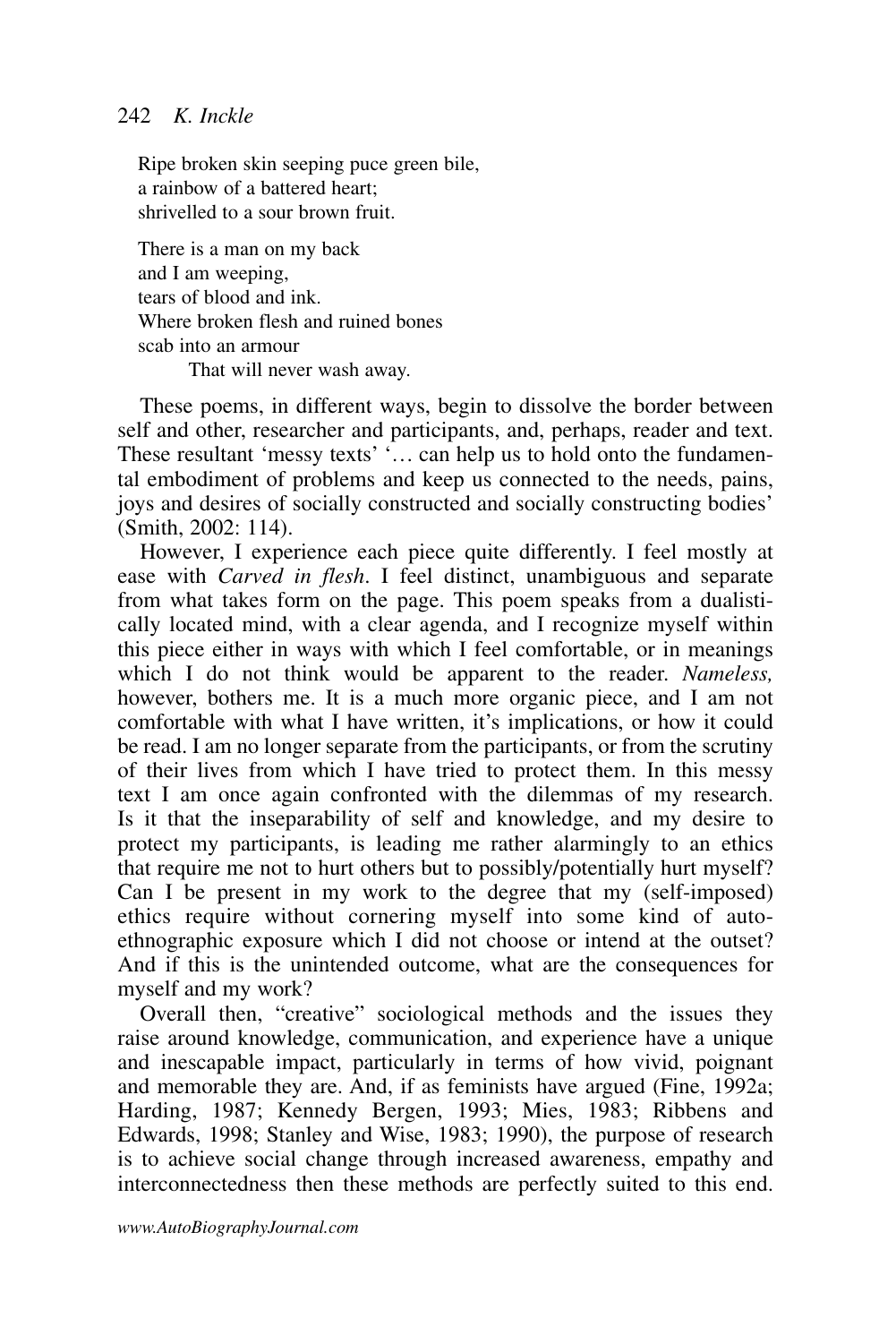Further, the borders of representation and researcher location are shifted so that the appropriation of experience and objectification of participants is at least problematized if not wholly avoided. However, these shifting borders are not without cost and the consequences for the researcher and her career may be significant. To write in this way may be risking exposure and vulnerability in an academic context which may be hostile to both the content and form of this genre (Sparkes, 2002).

## **CONCLUSION**

Overall then, I believe that researching human experience in its embodied, emotional and experiential make-up is a complex and contentious matter. These are issues for which simple guidelines surrounding procedure, representation and technique are inadequate. Rather, they require conscious and conscientious ethical awareness on the part of the researcher

It also seems to me that it is inevitably and inescapably apparent that knowledge and subjectivity are mutually reflective and constitutive whether or not this is directly acknowledged and/or intended. In this way, highlighting the dilemmas of representation and researcher location problematizes separated and disembodied knowledge within a framework of ethics that also interrogates the binaries of fact and fiction, art and science, truth and knowledge. I suggest that it is the very disruption of these borders that opens up possibilities for research methodologies, which can incorporate the tensions of subjectivity, ethics and representation within a framework that can engage with, rather than objectify or appropriate, the complexities of lived, embodied subjectivity.

However, once these borders are shifted, so too is the protection that is afforded to the author within the norms of academic representation and distance. To undertake such projects involves taking exactly the kind of personal risks and exposure from which feminist ethics seek to protect research participants. Many authors have written autoethnographically about very difficult and sometimes taboo experiences, including Ellis and Bochner (1992) on abortion; Ronai (1996) and Fox  $(1996)$  on sexual abuse; Ronai  $(1992)$  on working in the sex industry; Sparkes (1997; 2003) on the difficulties of negotiating disablement and masculinity; and Tilman-Healy (1996) on living with bulimia. While I<br>have nothing but respect for them, and nor do I have any doubts about the validity of this format, it is not necessarily the resolution I was hoping my journey through issues of ethics and representation would  $lead$  me to

Ultimately then, in attempting to theoretically and empirically engage "the" marked body, my question remains: who is hurting who?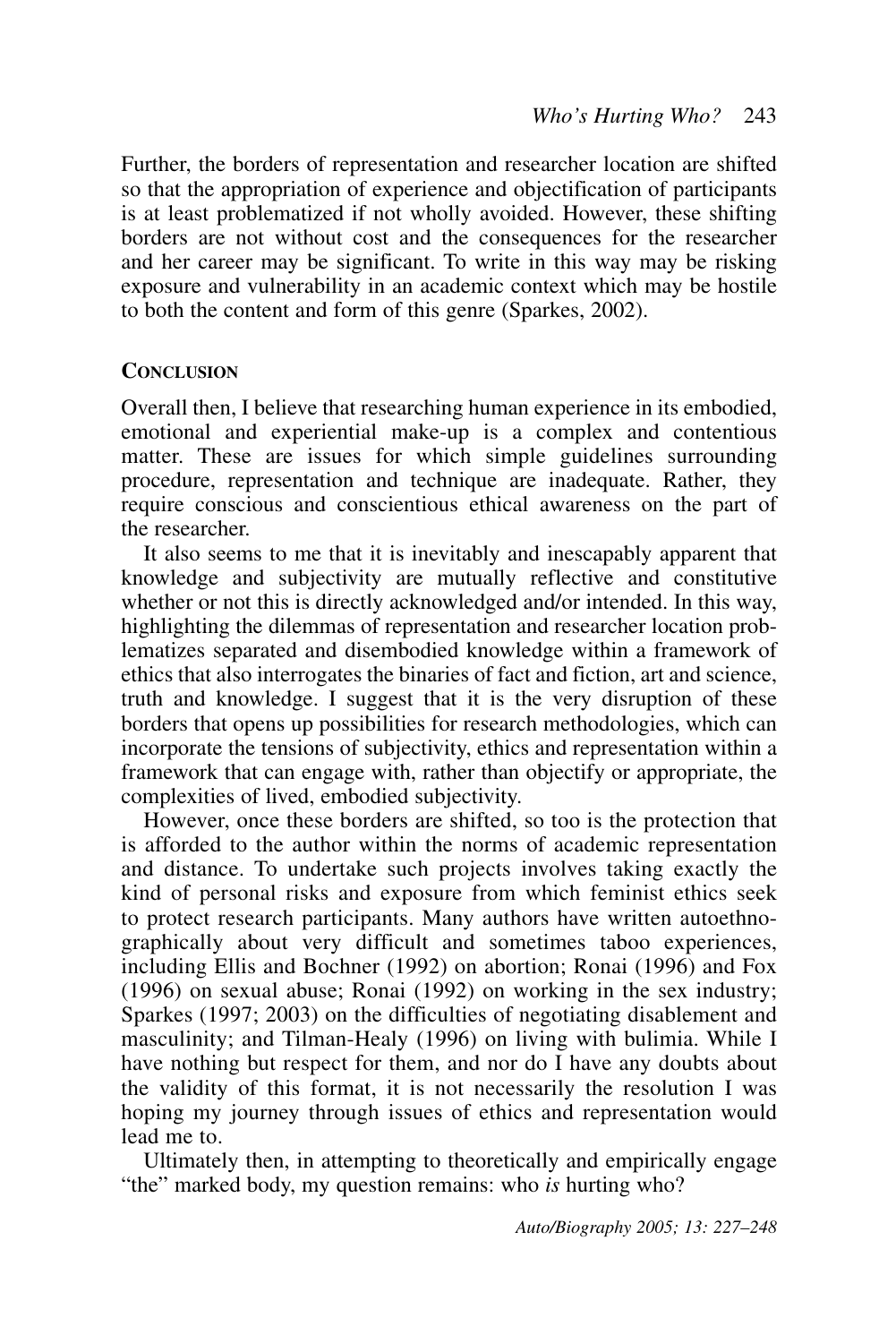## **ACKNOWLEDGEMENTS**

Heartfelt thanks to my research participants: Ciara, Mary, Rene, Lucinda, Maeve and Elaine for your courage, honesty and insight, and for trusting me with your journeys.

Love and thanks to Anne and to Brid.

Thanks also to Andrew for mindful supervision.

Finally, thank you to the anonymous referees for their comments and encouragement.

## **NOTES**

1 Both of these terms are contentious in definition, and value laden in application, and while within my analysis I use the term 'body marking' to describe the whole range of such bodily interventions. When I use conventional terminology, in order to clarify the perspectives I am discussing, I place the terms in quotation marks ("") in order to highlight my discomfort with their definition and application.

2 I developed the use of these forms following Anne Byrne's (2000) work. The Research Participant Consent Form is signed by the participant after we have discussed issues of confidentiality and her desired levels of participation to her satisfaction. The Researcher Commitment Form includes all my contact details is addressed to each participant and is signed by me.

3 There is, however a crucial difference here in that while Markham recognized the ethical and representational problems of such practices and amended her approach accordingly Denzin did not.

4 Jeffreys (2000) defines two distinct but related forms of 'self-mutilation'. First, 'self-mutilation by proxy': that is where the 'mutilating' act is performed by another person (and in her definition includes female-to-male transgender surgery, body modification, cosmetic surgery and sado-masochism). Secondly, 'self-mutilation' in 'private' (behaviours which are conventionally understood as "self-injury", and also "mainstream" bodily practices including leg shaving and eyebrow plucking). For Jeffreys all of these acts constitute equivalent bodily mutilations.

5 There a number of publications (including Strong, 2000; Harrison, 1994; 1995; Pembroke, 1994), websites (such as *woundedwings*), and newsletters (SASH, for example), which are written by and for women who have been, and are, involved in "self-injury" in which they openly share and discuss their experiences with none of the difficulties Kilby (2001) experiences and expects. Further, and personally speaking, nor do I share Kilby's difficulties, and I hope that my work demonstrates and offers an alternative view of, and response to these practices.

6 To avoid imposing my perspective on the narrative I openly explain the interpretations and connections that occur to me during the research interaction. This enables the participants to respond "on the record", and to challenge, concur with, or develop my analysis. Further, all participants receive a copy of the transcript of our conversation upon which they may comment, clarify, add or remove information. I offer the participants access to my work, and invite them to discuss my ideas and analysis.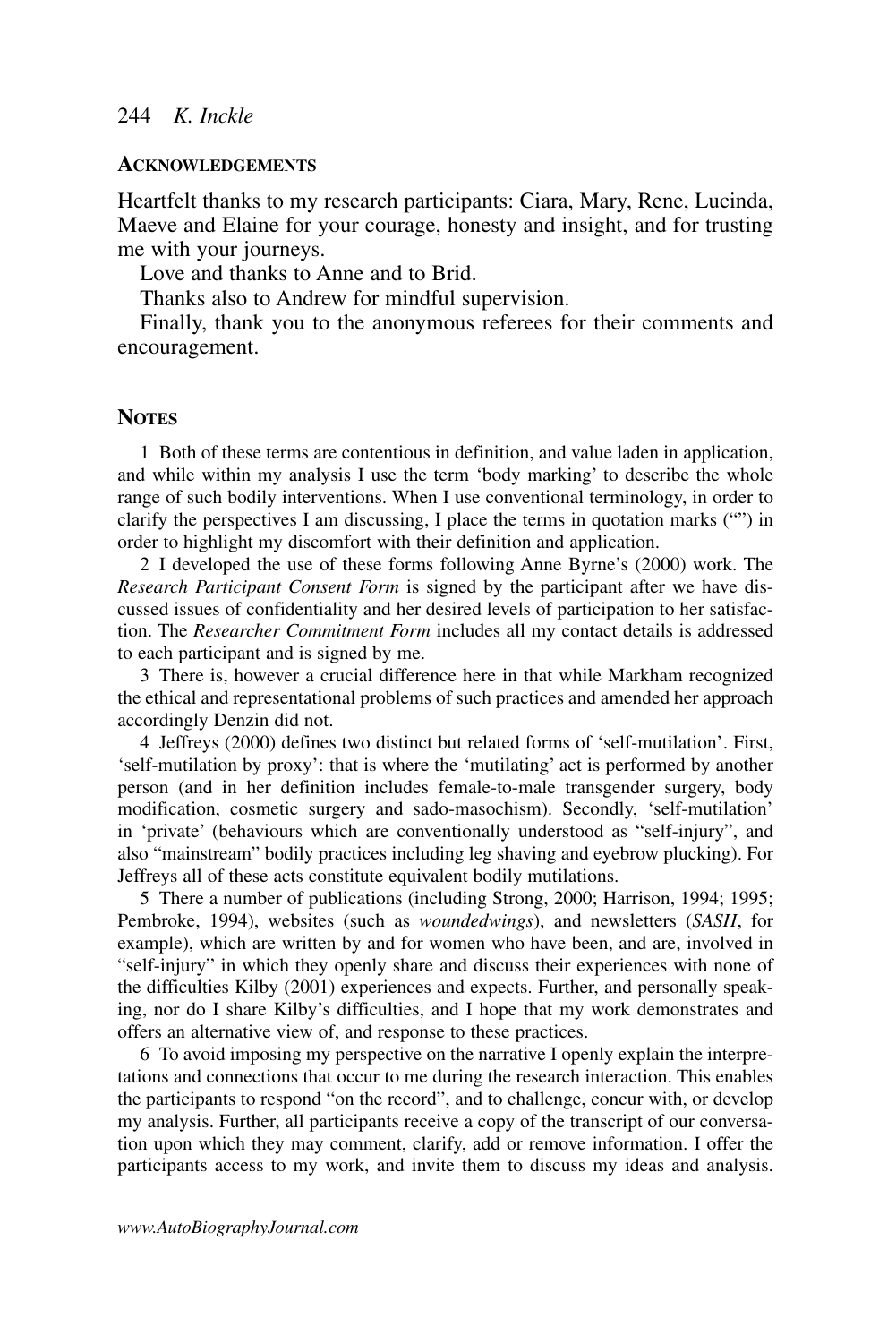Overall, the development of my theoretical position is influenced, and often led, by my discussions with the participants.

7 Angrosino (1998) notes that fiction has historically provided a rich source of analysis for social science since it is seen to be indicative of many aspects of the social world from which it originated. Further, recent political theorizations, such as Oueer Theory, also maintain a strong relationship with fiction. Butler (1993), for example, argues that interrogation and re-readings of literary and cultural texts are essential acts in the subversion of binaries of sex, gender and sexuality.

8 Fine (1992b) also encountered the dilemmas of using material which she felt was crucial in terms of policy development and awareness raising, but which was problematic because she gained it in the course of her role as a counsellor in a sexual assault unit rather than as a researcher.

9 Kiesinger (1998), however, wrote these poetic narratives about her participants using the first-person voice which for me raises concerns around appropriation and representation.

10 In order to attempt to convey something of the experience of the research interaction especially the emotion and the unspoken and embodied meanings that are central to these conversations I developed a system of transcribing the spoken words. My system was influenced by Bradby (2001), Kelly (1988), Standing (1998), Silverman  $(1997).$ 

11 None of my other tattoos affected me in this way, or at least as far as I can (or choose to?) recall.

12 This is also a play on the title of a novel by Mary Dorcey (1997) Biography of *desire.* (There is nothing of particular significance to this poem, or my work, in the content of the novel  $-$  I did not even particularly enjoy it  $-$  rather, it is the rhythm of the title that has stayed with me.)

## **REFERENCES**

- Angrosino, M.V. 1998: Opportunity house: ethnographic studies of mental retardation. Walnut Creek, CA: AltaMira Press.
- Ahmed, S. and Stacey, J., editors, 2001: Thinking through skin. London and New York: Routledge.
- Austin, D.A. 1996: Kaleidoscope: the same and different. In Ellis, C. and Bochner, A., editors, Composing ethnography: alternative forms of qualitative writing, Walnut Creek, CA: AltaMira Press, 206-30.
- Babiker, G. and Arnold, L. 1997: The language of injury. Leicester, UK: British Psychological Society Publications.
- Banks, A. and Banks, S., editors, 1998: Fiction and social research: by ice or fire. London: AltaMira Press.
- Bedelow, G. and Williams, S.J., editors, 1998: Emotions in social life: critical themes and contemporary issues. London: Routledge.
- Bradby, B. 2001: Between denial & by-passing: accounts of exclusion & of incorporation of traditional midwives by official health systems. Belgium: International Centre for Reproductive Health.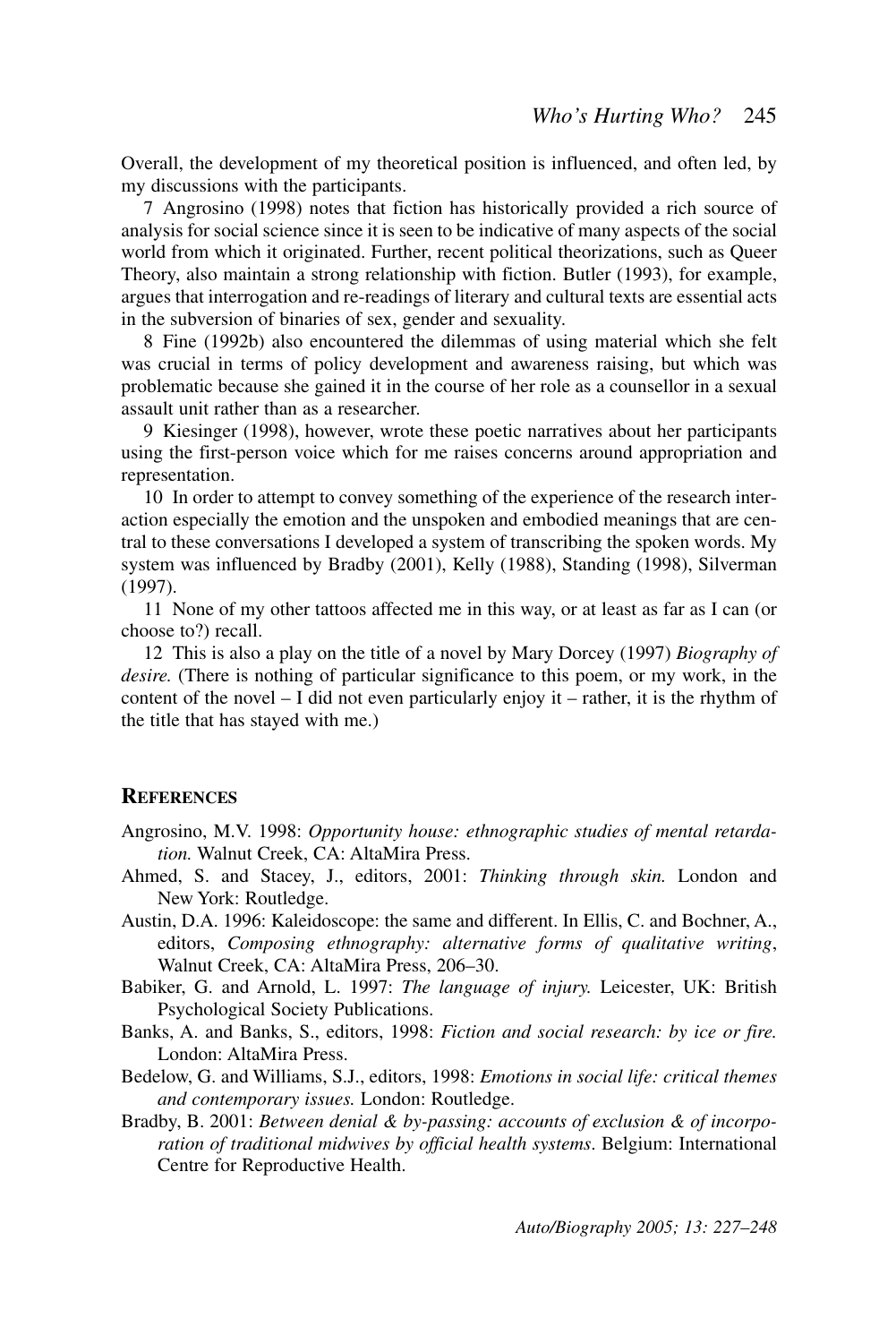- Bowles, G. and Duelli Klien, R., editors, 1983; *Theories of women's studies*. London: Routledge.
- Butler, J. 1993: Bodies that matter. London: Routledge.
- Byrne, A. 2000: Researching one an-other. In Byrne, A. and Lentin, R., editors, (Re)Searching women: feminist research methods in the social sciences in *Ireland*, Dublin: Institute of Public Administration, 140–66.
- Byrne, A. and Lentin, R., editors, 2000; (Re)Searching women: feminist research methods in the social sciences in Ireland. Dublin: Institute of Public Administration.
- Davis, K. 1995; Reshaping the female body; the dilemma of cosmetic surgery. London: Routledge.
- Denzin, N.K. 1997: Interpretive ethnography: ethnographic practices for the 21st century. London: Sage.

-1998: In search of the inner child: co-dependency and gender in a cyber space community. In Bedelow, G. and Williams, S.J., editors, Emotions in social life: critical themes and contemporary issues, London: Routledge, 97-119.

Dorcey, M. 1997: Biography of desire. Dublin: Poolbeg.

Ellis, C. and Bochner, A 1992: Telling and performing personal stories: the constraints of choice in abortion. In Ellis, C. and Flaherty, M.G., editors, Investigating subjectivity: research on lived experience, London: Sage, 79–101.

- Ellis, C. and Flaherty, M.G., editors, 1992: Investigating subjectivity: research on lived experience. London: Sage.
- Favazza, A.R. 1996: Bodies under siege. Baltimore, MD: Johns Hopkins University Press
- Fine, M. 1992a: Disruptive voices: the possibilities of feminist research. Ann Arbor, MI: University of Michigan Press.

-1992b: Coping with rape: critical perspectives on consciousness. In Fine, M. Disruptive voices: the possibilities of feminist research, Ann Arbor, MI: University of Michigan Press, 61–76.

- Fox, K.V. 1996: Silent voices: a subversive reading of child sexual abuse. In Ellis, C. and Bochner, A., editors, Composing ethnography: alternative forms of qualitative writing, Walnut Creek, CA: AltaMira Press, 330-56.
- Gray, R. 2004: No longer a man: using ethnographic fiction to represent life history research. Auto/Biography 12, 44–61.
- Harding, S., editor, 1987: Feminism and methodology: social science issues. Milton Keynes, UK: Open University Press.
- Harrison, D. 1994: Understanding self harm. Peterborough, UK: MIND Publications. -1995: Vicious circles, London: Good Practices in Mental Health Publications.

Huck, V. 1998: The adorned and the ambivalent. Staffordshire, UK: Keele University Press.

Inckle, K. 1997: Beyond reasonable belief: rape  $&$  the injustice system. The case for

legal representation for complainants. Unpublished MA thesis.

Jeffreys, S. 1990: Anticlimax: a feminist perspective on the sexual revolution. New York: New York University Press.

- 2000: 'Body art' and social status: cutting, tattooing and piercing from a feminist perspective. Feminism & Psychology 10, 409-29.

www.AutoBiographyJournal.com

<sup>-</sup> editors, 1996: Composing ethnography: alternative forms of qualitative writing. Walnut Creek, CA: AltaMira Press.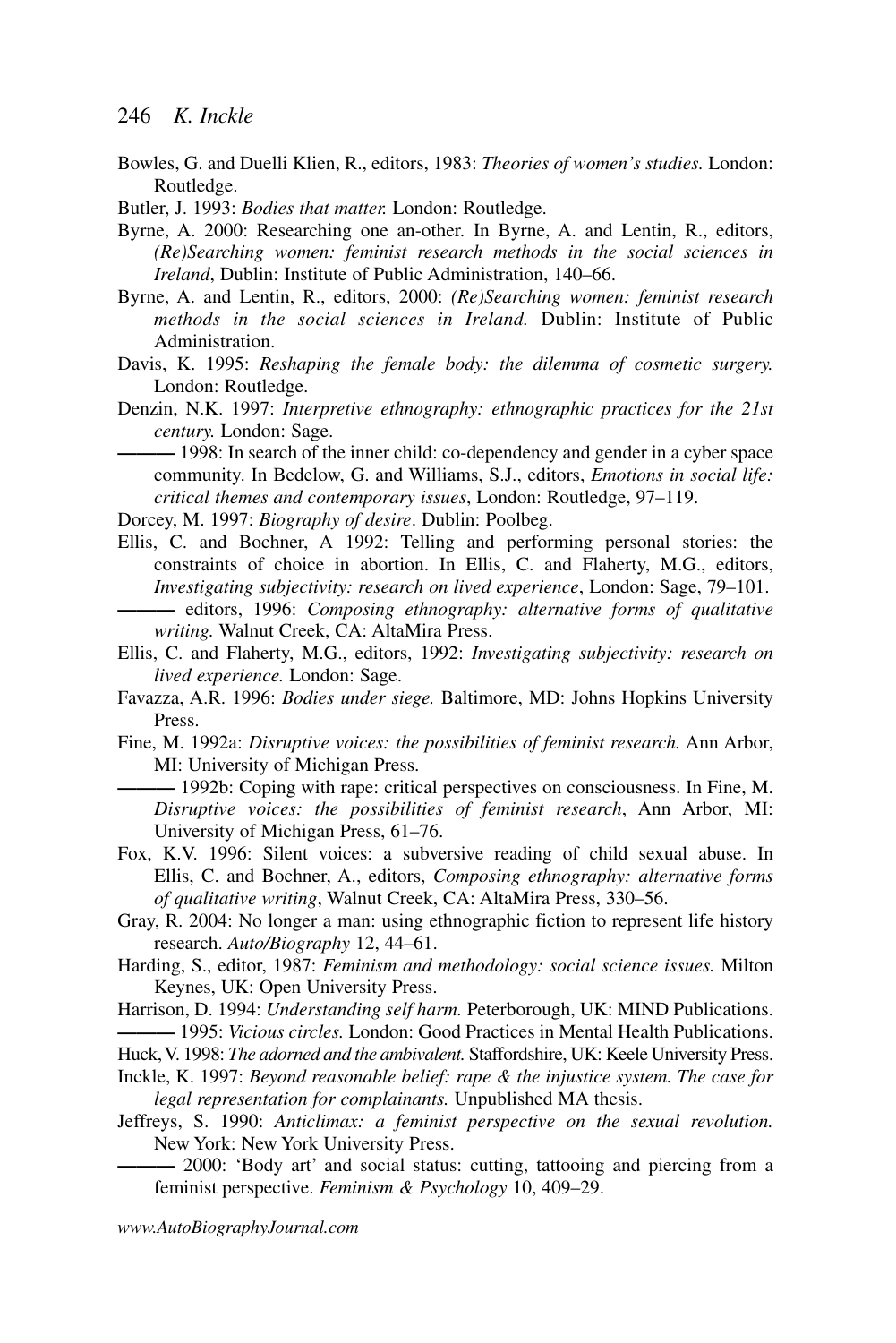- 2002: Unpacking queer politics. Cambridge: Polity Press.

- Kelly, L. 1988: Surviving sexual violence. Cambridge: Polity Press.
- Kennedy Bergen, R. 1993: Interviewing survivors of marital rape. In Renzetti, C.M. and Lee, R.M., editors, Researching sensitive topics, London: Sage, 197-211.
- Kiesinger, C.E. 1998: Portrait of an anorexic life. In Banks, A. and Banks, S., editors. Fiction and social research: by ice or fire, London: AltaMira Press,  $115 - 36$
- Kilby, J. 2001: Carved in skin: bearing witness to self-harm. In Ahmed, S. and Stacey, J., editors, Thinking through the skin. London and New York: Routledge, 124–42.
- Lees, S. 1996: Carnal knowledge: rape on trial. London: Hamish Hamilton.
- Levenkron, S. 1998: Cutting: overcoming and understanding self-mutilation. London: W.W. Norton.
- Markham, A.N. 1998: Life on line: researching real experience in virtual space. Walnut Creek, CA: AltaMira Press.
- Mies, M. 1983: Towards a methodology for feminist research. In Bowles, G. and Duelli Klien, R., editors, Theories of women's studies. London: Routledge,  $117 - 39$ .
- Pembroke, L.R. 1994: Self harm: perspectives from personal experience. London: Survivors Speak Out Publications.
- Miller, D. 1994: Women who hurt themselves. New York: Basic Books.
- Renzetti, C.M. and Lee, R.M., editors, 1993: Researching sensitive topics. London: Sage.
- Ribbens, J. and Edwards, R., editors, 1998: Feminist dilemmas in qualitative research. London: Sage.
- Richardson, L. 1992: The consequences of poetic representation: writing other, rewriting the self. In Ellis, C. and Flaherty, M.G., editors, Investigating subjectivity: research on lived experience, London: Sage, 125-37.
- Ronai, C.R. 1992: The reflexive self though narrative: a night in the life of an erotic dancer/researcher. In Ellis, C. and Flaherty, M.G., editors, Investigating subjectivity: research on lived experience, London: Sage, 102-24.
	- -1996: My mother is mentally retarded. In Ellis, C. and Bochner, A., editors, Composing ethnography: alternative forms of qualitative writing. Walnut Creek, CA: AltaMira Press, 109-31.
- Roberts, C. 1989: Women and rape. London: Harvester Wheatsheaf Press.
- Silverman, D., editor, 1997: *Qualitative research: theory, method, practice*. London: Sage.
- Smith, B. 2002: The (in) visible wound: body stories and concentric circles of witness. Auto/Biography 10, 113-21.
	- -1997: An elite body, illness and the fragmentation of self: A collaborative exploration. Auto/Biography 1, 27–37.
	- 2002: Fictional representations: on difference, choice and risk. Sociology of Sport Journal 19, 1-24.

-2003: Bodies, identities, selves: autoethnographic fragments and reflections. In Denison, J., and Markula, P., editors, Moving writing: crafting writing in sports research, New York: Peter Lang, 51-76.

Standing, K. 1998: Writing voices of the less powerful. In Ribbens, J. and Edwards, R. Feminist dilemmas in qualitative research. London: Sage, 186-205.